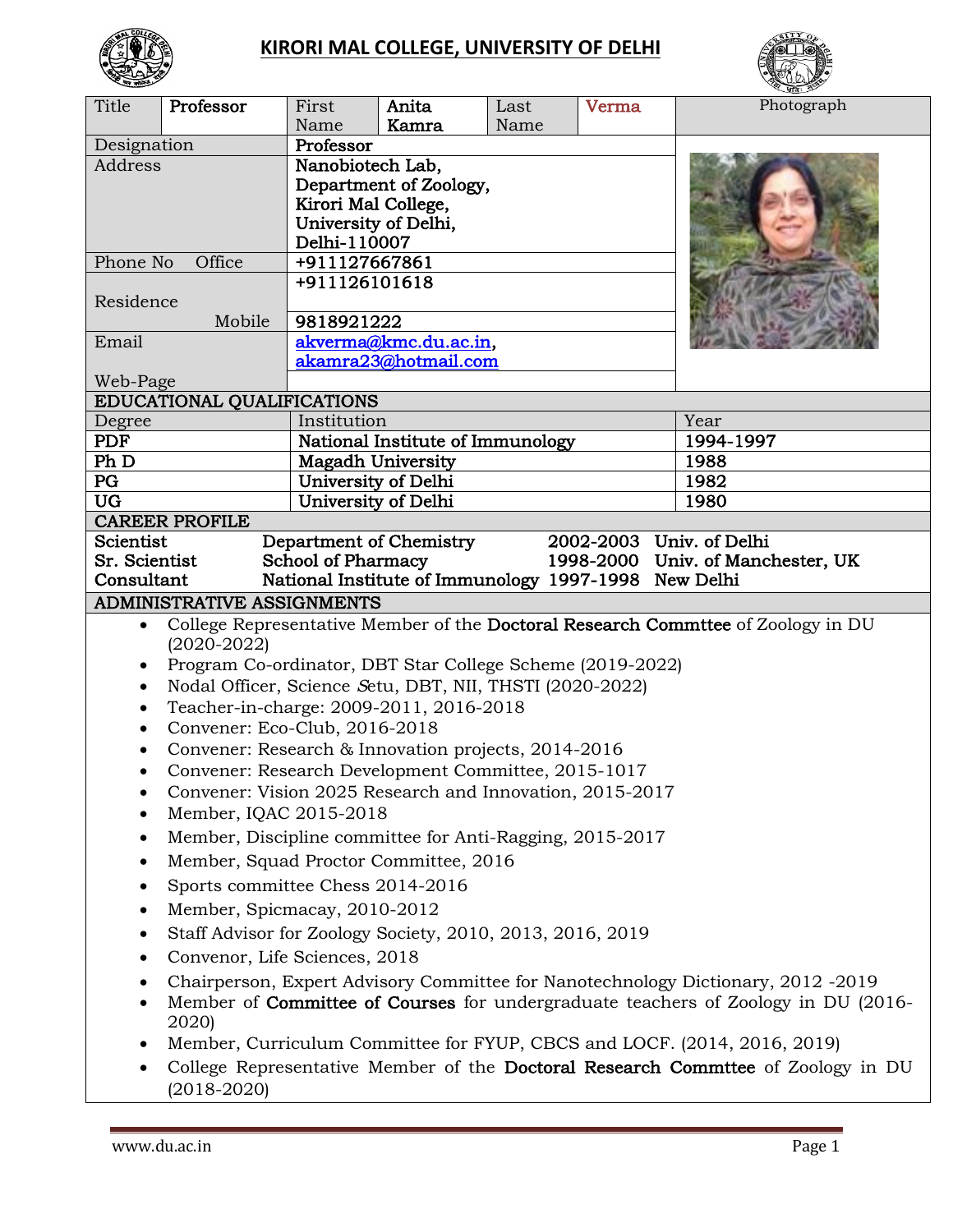- Designed the curriculum M.Tech (Nanoscience and Nanotechnology) classes for 3<sup>rd</sup> Sem (Paper 304: Introduction to Biology) and  $5<sup>th</sup>$  Sem (Paper 502: Advanced Nano Biotechnology including nanomedicine and nanodiagnostics) were also taught at Nanobiotech Lab, Kirori Mal College from 2011-2017.
- Coordinator/Convener: DST-INSPIRE; 2013, 2015
- Nodal Officer DBT-Science Setu at KMC, DU, 2014-2020

#### AREAS OF INTEREST / SPECIALIZATION

Basic Research: Tumour Biology, Type I Diabetes, Rheumatoid arthritis-Immunology, Toxicology

#### Applied Research: Nanomedicine, Nanobiotechnology, Drug Delivery

Research in the lab includes 'Developing Novel Polymer Therapeutics as Nano-medicines', making *in-vivo* models for quantifying nanoparticlulate drug delivery for cancer, Rheumatoid arthritis and Diabetes, developing rationale designs, based on whole body and cellular pharmacokinetics-pharmacodynamic profile of drugs.

We are actively involved in developing a novel concept to exploit the colloidal self-assembly complexations' for possible applications as pesticide carrier vehicles, and to use Novel Strategies involving Nanomaterials/Nanocomposites and Biosorption for Removal of toxic metals from water.

Our lab has a CPCSEA registered Animal Holding facility since 2011. We use *in vivo* models for **noninvasive or minimally invasive intravital microscopy** techniques that provide insight into the microscopic kinetics of drug/gene delivery. An advanced Animal Cell culture lab where students can get hands-on experience in doing experiments cancer cells and in setting up the 'Dorsal Skinfold Window Chamber' on mice (syngenic and nude) for non-invasive fluorescence microscopic studies.

#### SUBJECTS TAUGHT

Physiology; Immunology; Biotechnology; Biochemistry, Nanobiotechnology

#### **PATENTS**

#### **Patents**

(1) Upadhyay S.N, Vishwakarma R.A, Ghosal S, Shukla S, Bose C and **Kamra, A** (1999)

**Process of isolation and synthesis of 1-(3,4-methylenedioxy-phenyl)-1E-tetradecene and its analogues and a method for activation of effector mechanisms of the immune system against tumours/and or infections using formulations containing these compounds (US Patent allowed on application # 08/865,152)**.

(2) Ram A. Vishwakarma, Shabri Ghosal, Supriya Shukla, S.N. Upadhyay, Chhanda Bose, **Anita Kamra,** & Suman Dhawan, **Process for the isolation of an immunomodulatory compound NII-30, capable of activating the immune system, Chemical synthesis of the said product and its use in prevention/treatment of cancer**. **(Patent No.: 172Del'97. Dated: 22 Jan. '97)**

PUBLICATION PROFILE

- **1.** D Mittal, L Biswas, AK Verma (2021) [Redox resetting of cisplatin-resistant ovarian cancer cells by](https://scholar.google.co.in/scholar?oi=bibs&cluster=15669644109499615072&btnI=1&hl=en)  [cisplatin-encapsulated nanostructured lipid carriers;](https://scholar.google.co.in/scholar?oi=bibs&cluster=15669644109499615072&btnI=1&hl=en) Nanomedicine,16,(12), 979-995, (IF: 5.307) ISSN (print): 1743-5889|ISSN (online): 1748-6963; [https://doi.org/10.2217/nnm-2020-0400.](https://doi.org/10.2217/nnm-2020-0400)
- **2.** Moditma, Priyanka Singh, Raksha Sharma, Anita K Verma & S Annapoorni (2021) FeCo nanoparticles as antibacterial agents with improved response in magnetic field: an insight into the associated toxicity mechanism; Nanotechnology 32 (33) 5101-5012, (IF:3.804); ISSN.0957-4484. Online ISSN: 1361-6528
- **3.** P. Gupta, Verma, A.K. & Chaudhuri Chattopadhyay P (2021) Investigating the Chaperoning Effect of Nanoparticles in Chemically Denatured zDHFR: An *in vitro* Study; Asian journal of Chemistry, 33(8) 1929-1934, (IF:1.54) ISSN 9707077
- **4.** Lamichhane, N, Sharma S, Parul, Anita K Verma, Roy I and Tapas Sen (2021) Iron Oxide-Based Magneto-Optical Nanocomposites for *in vivo* Biomedical Applications; **Biomedicines**, 2021, 9(3) 288; (IF: 4.757) ISSN 22279059,<https://doi.org/10.3390/biomedicines9030288>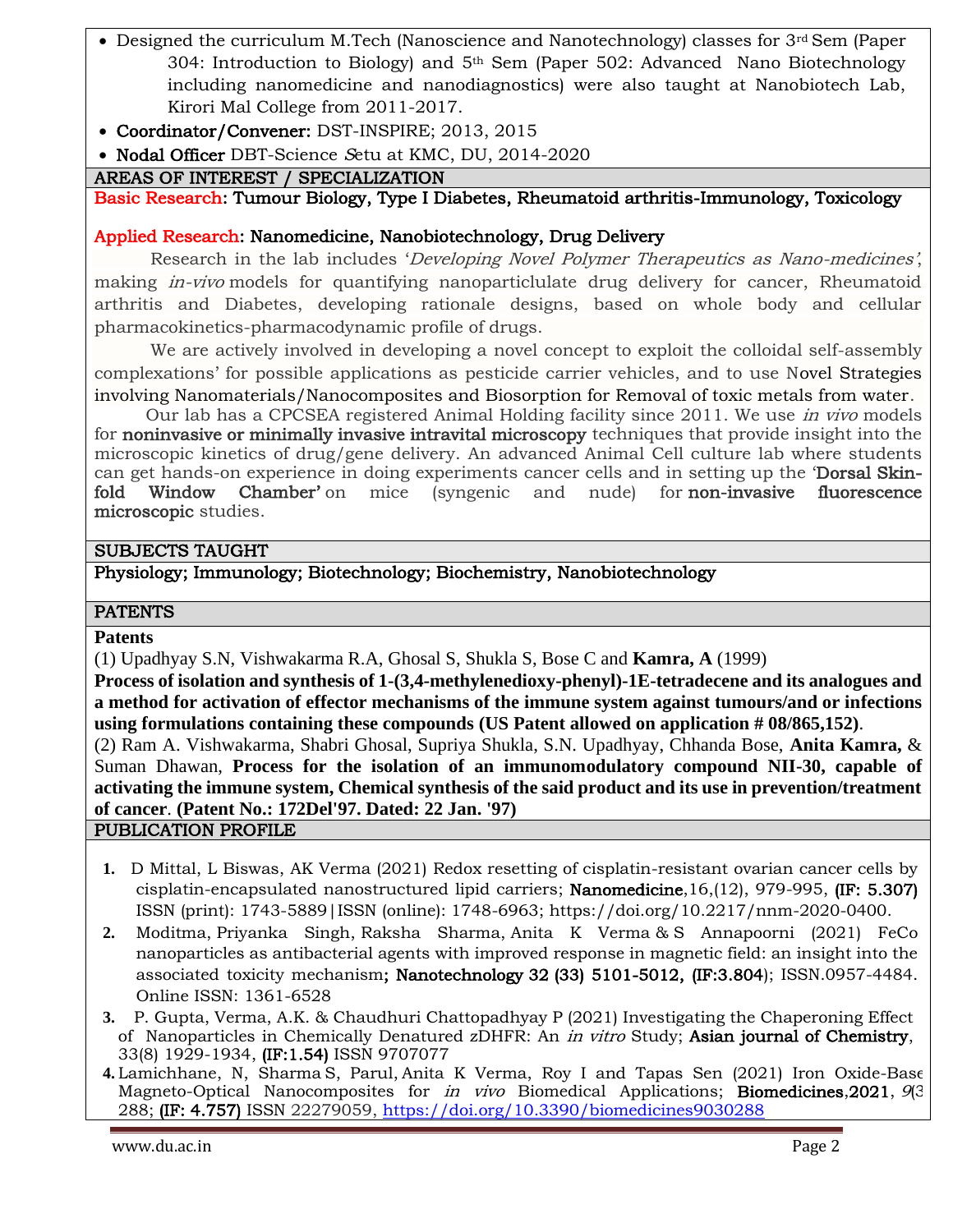- **5.** M Yadav, K Niveria , T Sen, I Roy & A K Verma (2021) Targeting nonapoptotic pathways with functionalized nanoparticles for cancer therapy: current and future perspectives; Nanomedicing 16(12); (IF: 5.307) ISSN (print): 1743-5889 | ISSN (online): 1748-6963
- **6.** Moin, I, Biswas,L. Md Zafaryab, Namrata, Leekha, A, Mittal, D, A.K. Verma (2021)In vitro Toxicogenomics of Etoposide Loaded Gelatin Nanoparticles and Its *in-vivo* Therapeutic Potentia Pharmacokinetics, Biodistribution and Tumor Regression in Ehrlich Ascites Carcinoma (EAC) Mice Model; Frontiers in Nanotechnology; 11, (3); (IF: ISSN 2673-3013 (Online) <https://doi.org/10.3389/fnano.2021.624083>
- **7.** N. [Ranjan,](https://www.sciencedirect.com/science/article/abs/pii/S1755581721000018#!) R. [Singh,](https://www.sciencedirect.com/science/article/abs/pii/S1755581721000018#!) I.P.S. [Ahuja, R. Kumar,](https://www.sciencedirect.com/science/article/abs/pii/S1755581721000018#!) [D. Singh, Anita K.](https://www.sciencedirect.com/science/article/abs/pii/S1755581721000018#!) Verma, D. [Mittal](https://www.sciencedirect.com/science/article/abs/pii/S1755581721000018#!) (2021) 3D printed scaffolds for tissue engineering applications: Mechanical, morphological, thermal, in-vitro and in-viv investigations; [CIRP Journal of Manufacturing Science and Technology,](https://www.sciencedirect.com/science/journal/17555817) [Vol 32,](https://www.sciencedirect.com/science/journal/17555817/32/supp/C) Jan 2021, 205-216 (IF: 4.71) ISSN: 17555817, 18780016.
- **8.** K Dangi, Kapinder, AK Verma (2021) [Efficient & eco-friendly smart nano-pesticides: Emerging](https://scholar.google.co.in/scholar?oi=bibs&cluster=2737550806830304004&btnI=1&hl=en)  [prospects for agriculture;](https://scholar.google.co.in/scholar?oi=bibs&cluster=2737550806830304004&btnI=1&hl=en) Materials Today: Proceedings; (IF: 1.24) ISSN: 22147853,
- **9.** R. Kathpalia & A. K. Verma (2021) Bioinspired nanoparticles for Artificial photosynthesis; Materials Today: Proceedings, 3825-3832; (IF: 1.24) ISSN: 22147853, doi:10.1016/J.MATPR.2021.03.214
- **10.** Kapinder , Kriti Bhardwaj , Anita Kamra Verma (2021) Corona Outbreak: Is it Nature's wake-up Call?; Int J Appl Biol Pharm 2021; 12 (1): 301-321.(IF: 3.00) ISSN: 0976-4550
- 11. [R. Kumar,](https://chemistry-europe.onlinelibrary.wiley.com/action/doSearch?ContribAuthorStored=Kumar%2C+Rakesh) N. Yadav, [A. Leekha,](https://chemistry-europe.onlinelibrary.wiley.com/action/doSearch?ContribAuthorStored=Leekha%2C+Ankita) [R. Bawa,](https://chemistry-europe.onlinelibrary.wiley.com/action/doSearch?ContribAuthorStored=Bawa%2C+Rashim) [P. Gahlyan,](https://chemistry-europe.onlinelibrary.wiley.com/action/doSearch?ContribAuthorStored=Gahlyan%2C+Parveen) [M. Bhandari,](https://chemistry-europe.onlinelibrary.wiley.com/action/doSearch?ContribAuthorStored=Bhandari%2C+Mamta) [R. Arora,](https://chemistry-europe.onlinelibrary.wiley.com/action/doSearch?ContribAuthorStored=Arora%2C+Ritu) [Anita K. Verma,](https://chemistry-europe.onlinelibrary.wiley.com/action/doSearch?ContribAuthorStored=Kamra+Verma%2C+Anita) l [Kakkar](https://chemistry-europe.onlinelibrary.wiley.com/action/doSearch?ContribAuthorStored=Kakkar%2C+Rita) (2021) Novel 1‐Triazolylpyranopyrazoles as Highly Potent Anticancer Agents Obtained via MW-Assisted Synthesis; Chemistry Select; [Vol](https://chemistry-europe.onlinelibrary.wiley.com/toc/23656549/2021/6/4) 6, (4), 2021, 589-594; (IF: 2.10) ISSN: 2365-6549.
- **12.** R. Setia & Anita K Verma (2021) Review of Coveralls, Gowns, and their Use as Part of Personal Protective Equipment (PPE KIT) for Effective Protection of Healthcare Workers in India in COVID-19; Integrative Journal of Medical Sciences, Vol 8, 1-10; ISSN: 2658-8218
- 13. [S. Pandey,](https://www.sciencedirect.com/science/article/abs/pii/S0141813020353848#!) [N. Rai, A. Mahtab, D. Mittal, F.J. Ahmad, N. Sandal, Y](https://www.sciencedirect.com/science/article/abs/pii/S0141813020353848#!) R Neupane, Anita K Verma, Talegaonkar (2021) Hyaluronate-functionalized hydroxyapatite nanoparticles laden with methotrexate and teriflunomide for the treatment of rheumatoid arthritis; International Journal [Biological Macromolecules;](https://www.sciencedirect.com/science/journal/01418130) [Vol 171,](https://www.sciencedirect.com/science/journal/01418130/171/supp/C) Feb 2021, Pg 502-513 (IF: 6.953) **ISSN:** 0141-8130 (print); 187 0003 (web)
- **14.** [P. Gupta, R. Verma, Anita K. Verma, Pratima C. Chattopadhyay](https://www.sciencedirect.com/science/article/pii/S2405580820301667#!) (2020) A versatile tool in controlling aggregation and Ag nanoparticles assisted in vitro folding of thermally denatured zDHFI [Biochemistry and Biophysics Reports,](https://www.sciencedirect.com/science/journal/24055808) [Vol](https://www.sciencedirect.com/science/journal/24055808/24/supp/C) 24, Dec 2020, 100856; (IF: 2.61) ISSN: 24055808
- **15.** Anita Kamra Verma (2020) Nano-theragnostic Approach to Mitigate Covid-19; J Nanome Nanotechnol, Vol 11(5), 545-550. ISSN: 2157-7439
- 16. R.P. Pandey, S. Kumar, S. Ahmad, A. Vibhuti, V.S.Raj, Anita K. Verma, P Sharma, E. Leal (2020) U Chou's 5-steps rule to evaluate protective efficacy induced by antigenic proteins of Mycobacteriu [tuberculosis encapsulated in chitosan nanoparticles](https://www.sciencedirect.com/science/article/pii/S0024320520307116) (2020); Life Sciences; 11796; (IF: 5.03 ISSN: 0024-3205 (print); 1879-0631 (web)
- **17.** Vijay Kumar, Ankita Leekha, Ankur Kaul Anil Kumar Mishra & Anita Kamra Verma (2020) Role of folate-conjugated glycol-chitosan nanoparticles in modulating the activated macrophages to ameliorate inflammatory arthritis: *in vitro* and *in vivo* activities; Drug Deliv. and Trans Res. 10, 1057-1075 (2020). https://doi.org/10.1007/s13346-020-00765-w; (IF: 4.07) ISSN: 2190 393X (Print) 2190-3948 (Electronic)
- 18. L. Siddiqui, J. Bag, D. Mittal, Seetha, A Leekha, Mishra H, Mishra M, P K. Mishra A. K. Verma, Ekielskie, Iqbal  $Z \& S$  Talegaonkar (2020) Assessing the potential of lignin nanoparticles as drug [carrier: Synthesis, cytotoxicity and genotoxicity studies;](https://www.sciencedirect.com/science/article/pii/S0141813020314380) International Journal of Biological [Macromolecules,](https://www.sciencedirect.com/science/journal/01418130) [Vol 152,](https://www.sciencedirect.com/science/journal/01418130/152/supp/C) 786-802. ISSN: 2523-3963 (print), 2523-3971 (online)
- 19. N. Ranjan, Rupinder Singh, I. P. S. Ahuja, R. Kumar, J. P. Singh, A. Leekha, Anita K. Verma (202<sup>1</sup>) On 3D printed scaffolds for orthopedic tissue engineering applications; SN Applied Sciences; 2:192.
- **20.** Leekha, V, Kumar, I. Moin, B.S. Gurjar, Anita Kamra Verma\* (2019) Modulation of Oxidative Stress by Doxorubicin Loaded Chitosan Nanoparticles, Journal of Cancer Research and Practice, 6, (2), 76- 84. (IF: 2.34) ISSN: 2694-4065
- 21. Pandey, S., Mahtab, A., Kumar, V., Ahmad, F. J., Verma, A. K., & Talegaonkar, S. (2019). Design an Development of Bioinspired Calcium phosphate nanoparticles of MTX: Pharmacodynamic an Pharmacokinetic evaluation. Drug Development and Industrial Pharmacy, 45, (7): 1181-119. (IF:2.365) ISSN: 0363-9045(print) 1520-5762 (web)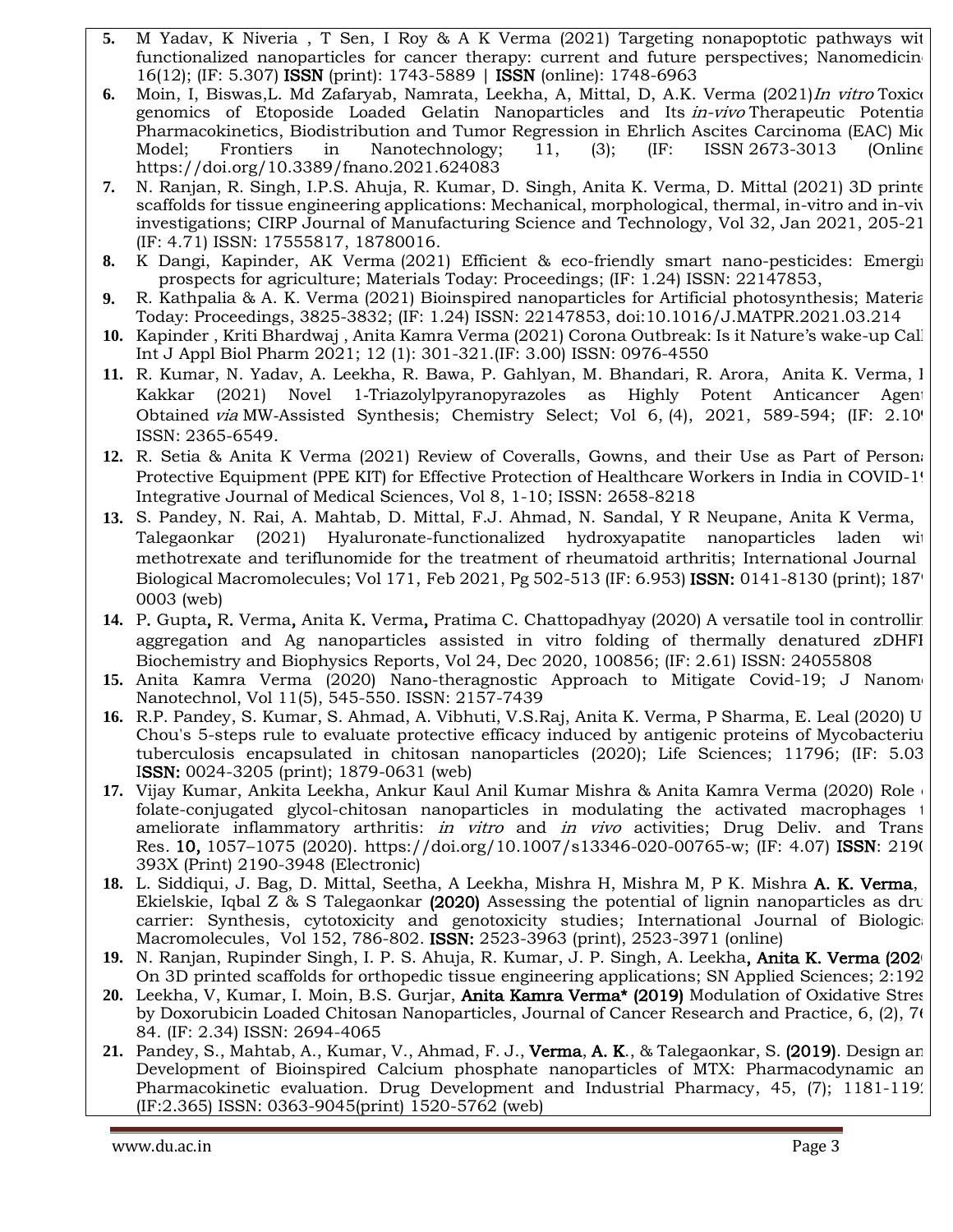- **22.** A Mahtab, M Rizwanullah, S Pandey, A Leekha, SA Rabbani, AK Verma, Mohd Aqil, S.Talegaonkar (2019) Quality by design driven development and optimization of teriflunomide loaded nanoliposomes for treatment of rheumatoid arthritis: An *in vitro* and *in vivo* assessments; Journal of Drug Deliver Science and Technology, Vol 51, 383-396. (IF:3.981) ISSN 1773-2247.
- 23. Sharma, S, Mittal, D, Verma, A.K., & Roy, I. (2019). Copper-Gallic Acid Nanoscale Metal–Organ Framework for Combined Drug Delivery and Photodynamic Therapy. ACS Applied Bio Materials, 2(5), 2092-2101(IF-3.25) ISSN:2576 6422
- **24.** L. M. Negi, S. Talegaonkar, M. Jaggi, Anita K Verma (2019) [Hyaluronated imatinib liposomes with](https://www.tandfonline.com/doi/abs/10.1080/1061186X.2018.1497039)  [hybrid approach to target CD44 and Pgp overexpressing MDR cancer: an](https://www.tandfonline.com/doi/abs/10.1080/1061186X.2018.1497039) *in-vitro, in-vivo* and [mechanistic investigation;](https://www.tandfonline.com/doi/abs/10.1080/1061186X.2018.1497039) Journal of drug targeting,  $27(2):183-19'$ DOI: [10.1080/1061186X.2018.1497039;](https://doi.org/10.1080/1061186x.2018.1497039) (IF: 3.380) ISSN: 1061-186X (print); 1029-2330 (web).
- **25.** S Pandey, V Kumar, A Leekha, N Rai, FJ Ahmad, AK Verma, Mohd Aqil & S. Talegaonkar (2019) [Co-Delivery of Teriflunomide and Methotrexate from Hydroxyapatite Nanoparticles for the](javascript:void(0))  [Treatment of Rheumatoid Arthritis:](javascript:void(0)) In-Vitro Characterization Pharmacodynamic & Biochemical [Investigations: P](javascript:void(0))harmaceutical research 35 (11), (IF 4.469); ISSN [0724-8741](https://www.worldcat.org/search?fq=x0:jrnl&q=n2:0724-8741) (print) [1573-904X](https://www.worldcat.org/search?fq=x0:jrnl&q=n2:1573-904X) (web)
- **26.** I Moin, L Biswas, D Mittal, A Leekha, N Kumari, Anita K Verma (2018) Crosstalk of ER Stress, Mitochondrial Membrane Potential and ROS Determines Cell Death Mechanisms Induced by Etoposide Loaded Gelatin Nanoparticles in MCF-7 Breast Cancer Cells; Journal of Nanomedicine and Nanotechnology, 9(4). ISSN: 2157-7439
- **27.** S Pandey, V Kumar, A Leekha, N Rai, FJ Ahmad, Anita K Verma, S. Talegaonkar (2018) [Co-Delivery](javascript:void(0))  [of Teriflunomide and Methotrexate from Hydroxyapatite Nanoparticles for the Treatment of](javascript:void(0))  [Rheumatoid Arthritis:](javascript:void(0)) In Vitro Characterization, Pharmacodynamic and Biochemical Investigations; Pharmaceutical Research 35: (11), 201-215. (IF 4.469); ISSN [0724-8741](https://www.worldcat.org/search?fq=x0:jrnl&q=n2:0724-8741) (print) [1573-904X](https://www.worldcat.org/search?fq=x0:jrnl&q=n2:1573-904X) (web)
- **28.** L. M. Negi, S. Talegaonkar, M. Jaggi, Anita K Verma (2018) [Hyaluronated imatinib liposomes with](https://www.tandfonline.com/doi/abs/10.1080/1061186X.2018.1497039)  [hybrid approach to target CD44 and Pgp overexpressing MDR cancer: an](https://www.tandfonline.com/doi/abs/10.1080/1061186X.2018.1497039) *in-vitro*, *in-vivo* and [mechanistic investigation;](https://www.tandfonline.com/doi/abs/10.1080/1061186X.2018.1497039) Journal of Drug Targeting, 1-10; (IF: 3.380) ISSN: 1061-186X (print); 1029-2330 (web)
- **29.** Anita K. Verma\*, A. Leekha, V. Kumar, I. Moin and S. Kumar (2018) Biodistribution and In-vivo Efficacy of Doxorubicin Loaded Chitosan Nanoparticles in Ehrlich Ascites Carcinoma (EAC) Bearing Balb/c Mice; J Nanomed Nanotechnol; 1000510, 9 (4), 1-6; DOI: 10.4172/2157- 7439.1000510; ISSN: 2157-7439
- **30.** J Singh, R Singh, H Singh, Anita K Verma (2018) [Investigations for mechanical properties and](javascript:void(0))  [biocompatibility of SS-316L implant prepared as rapid investment casting for batch production;](javascript:void(0)) Sādhanā 43 (5), 76. (IF: 1.271) ISSN: 0256-2499 (print); eISSN 0973-7677 (online)
- **31.** B.S. Gurjar, T M Sriharsha, A. Bhasym, S Prabhu, M Puraswani, P Khandelwal, H. Saini, S. Saini, Anita K. Verma, P. Chatterjee, P. Guchhait, V. Bal, A. George, Satyajit Rath, A. Sahu, A. Sharma, P. Hari, A. Sinha, A. Bagga (2018) [Characterization of genetic predisposition and autoantibody](https://scholar.google.co.in/scholar?oi=bibs&cluster=13692446674401283864&btnI=1&hl=en)  [profile in atypical haemolytic](https://scholar.google.co.in/scholar?oi=bibs&cluster=13692446674401283864&btnI=1&hl=en)–uraemic syndrome; Immunology; 154, 663–672. (IF: 7.397) ISSN:1365-2567 Online ISSN: 1365-2567
- **32.** [Daljinder Singh,](https://www.sciencedirect.com/science/article/pii/S1359836817320838#!) [R. Singh,](https://www.sciencedirect.com/science/article/pii/S1359836817320838#!) K.S. [Boparai, I. Farina, Anita K. Verma](https://www.sciencedirect.com/science/article/pii/S1359836817320838#!) (2018) In-vitro [studies of SS](https://www.sciencedirect.com/science/article/pii/S1359836817320838)  [316 L biomedical implants prepared by FDM, vapor smoothing and investment casting;](https://www.sciencedirect.com/science/article/pii/S1359836817320838) [Composites Part B: Engineering,](https://www.sciencedirect.com/science/journal/13598368) [Volume 132,](https://www.sciencedirect.com/science/journal/13598368/132/supp/C) Pg 107-114. (IF 9.078); ISSN: 1359-8368
- **33.** [D. Vohora, A. Kalam,](https://www.sciencedirect.com/science/article/pii/S018844091730245X#!) A. Leekh[a,](https://www.sciencedirect.com/science/article/pii/S018844091730245X#!) [S. Talegaonkar, Anita K. Verma](https://www.sciencedirect.com/science/article/pii/S018844091730245X#!) (2018) [Combined Raloxifene and](javascript:void(0))  [Letrozole for Breast Cancer Patients;](javascript:void(0)) Archives of medical research; [Vol 48, Issue 6,](https://www.sciencedirect.com/science/journal/01884409/48/6) Pg 561-565.(IF 2.235); ISSN: 1884409
- **34.** Kapinder, Disha Mittal, Anita K. Verma (2017) Exploiting the Potential of Nanotechnological Applications in Rural Areas to Effectively Eliminate Pollutants from Water Bodies, Vol 11, JPR solutions; Issue 8, Pg 943-950; ISSN NO: 0974-6943
- **35.** V Kumar, A Leekha, A Tyagi, A Kaul, AK Mishra, Anita K. Verma (2017) [Preparation and evaluation](https://scholar.google.co.in/citations?view_op=view_citation&hl=en&user=8Z_mLEIAAAAJ&sortby=pubdate&citation_for_view=8Z_mLEIAAAAJ:pqnbT2bcN3wC)  [of biopolymeric nanoparticles as drug delivery system in effective treatment of rheumatoid](https://scholar.google.co.in/citations?view_op=view_citation&hl=en&user=8Z_mLEIAAAAJ&sortby=pubdate&citation_for_view=8Z_mLEIAAAAJ:pqnbT2bcN3wC)  [arthritis;](https://scholar.google.co.in/citations?view_op=view_citation&hl=en&user=8Z_mLEIAAAAJ&sortby=pubdate&citation_for_view=8Z_mLEIAAAAJ:pqnbT2bcN3wC) Pharmaceutical research 34 (3), 654-667 (IF 4.469); ISSN [0724-8741](https://www.worldcat.org/search?fq=x0:jrnl&q=n2:0724-8741) (print) [1573-904X](https://www.worldcat.org/search?fq=x0:jrnl&q=n2:1573-904X) (web)
- **36.** Sreenu Bhanoth, A. Kshirsagar, P.K Khanna, A. Tyagi, A Leekha, V. Kumar, Anita K. Verma (2017) Synthesis, characterization and bio-evaluation of core-shell QDs with ZnSe, CdS and CdSe combinations; Adv. Mater. Lett. 2016, 7(12), 100-150. ISSN 09763961, 0976397X(Online)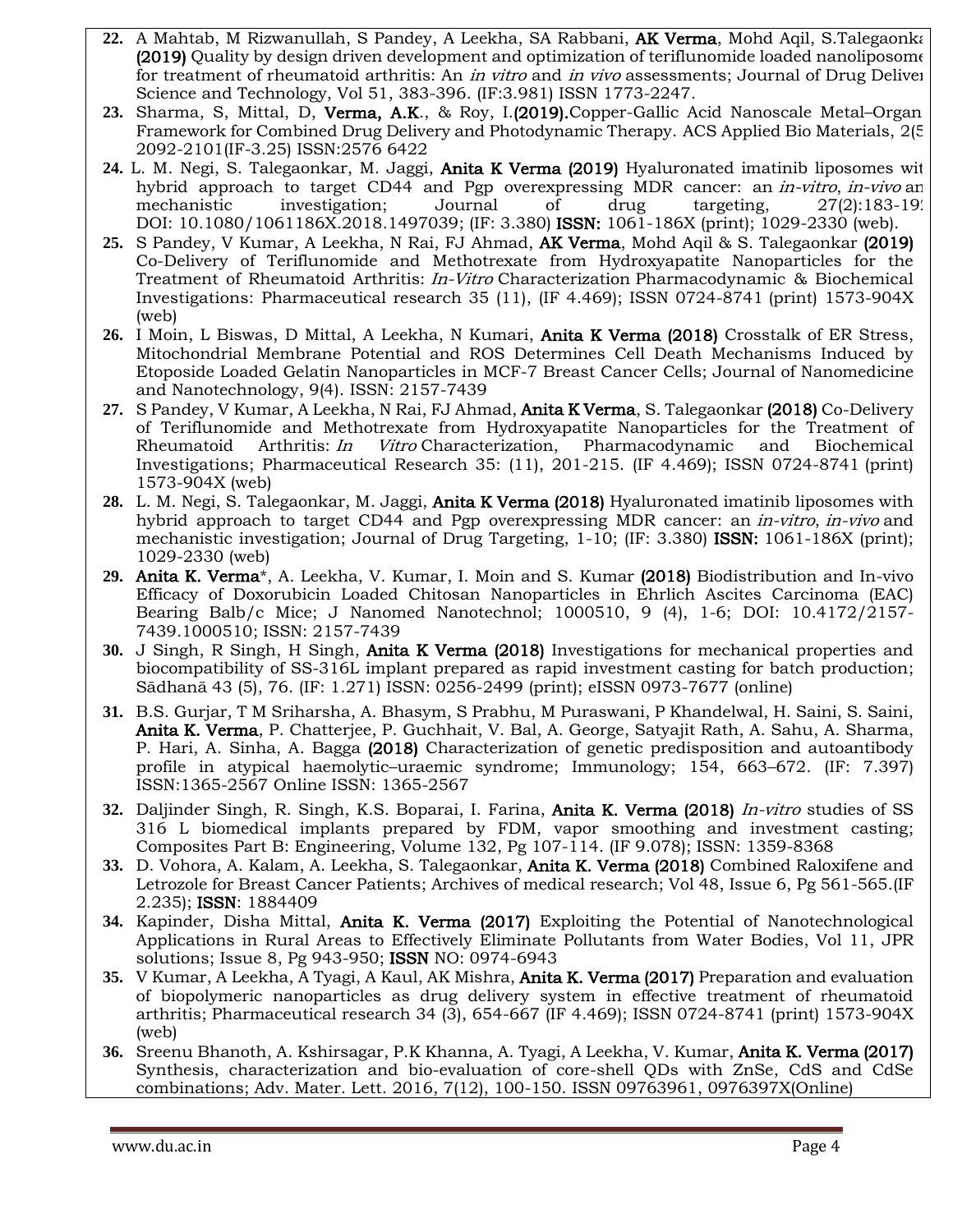- **37.** S Bhanoth, A Tyagi, Anita K. Verma, PK Khanna (2017)[: Cytotoxicity studies of II-VI semiconductor](https://scholar.google.co.in/citations?view_op=view_citation&hl=en&user=8Z_mLEIAAAAJ&sortby=pubdate&citation_for_view=8Z_mLEIAAAAJ:ZHo1McVdvXMC)  [quantum dots on various cancer cell lines;](https://scholar.google.co.in/citations?view_op=view_citation&hl=en&user=8Z_mLEIAAAAJ&sortby=pubdate&citation_for_view=8Z_mLEIAAAAJ:ZHo1McVdvXMC) Advanced Materials Letters 2017, 8(4), 368-376 ISSN 09763961, 0976397X(Online)
- **38.** AK Verma, A Leekha (2016) [Elucidation of Glutathione-S-transferase Activity Induced by Pectin-](https://www.researchgate.net/profile/Ankita_Leekha/publication/305932565_Elucidation_of_Glutathione-S-transferase_Activity_Induced_by_Pectin-_Cisplatin_Nano-conjugates_for_Optimization_of_New_Therapeutic_Strategies/links/57a61a3a08ae455e854113d2.pdf)[Cisplatin Nano-conjugates for Optimization of New Therapeutic Strategies;](https://www.researchgate.net/profile/Ankita_Leekha/publication/305932565_Elucidation_of_Glutathione-S-transferase_Activity_Induced_by_Pectin-_Cisplatin_Nano-conjugates_for_Optimization_of_New_Therapeutic_Strategies/links/57a61a3a08ae455e854113d2.pdf) ISSN:2157-739
- **39.** A Leekha, BS Gurjar, A Tyagi, MA Rizvi, Anita K. Verma (2016) [Vitamin C in synergism with](https://scholar.google.co.in/citations?view_op=view_citation&hl=en&user=8Z_mLEIAAAAJ&sortby=pubdate&citation_for_view=8Z_mLEIAAAAJ:YFjsv_pBGBYC)  [cisplatin induces cell death in cervical cancer cells through altered redox cycling and p53](https://scholar.google.co.in/citations?view_op=view_citation&hl=en&user=8Z_mLEIAAAAJ&sortby=pubdate&citation_for_view=8Z_mLEIAAAAJ:YFjsv_pBGBYC)  [upregulation;](https://scholar.google.co.in/citations?view_op=view_citation&hl=en&user=8Z_mLEIAAAAJ&sortby=pubdate&citation_for_view=8Z_mLEIAAAAJ:YFjsv_pBGBYC) Journal of cancer research and clinical oncology 142 (12), 2503-2514 (IF:4.533) ISSN 0171-5216 (print), 1432-1335 (online)
- **40.** Chaudhary,R, K.Roy, Rupinder K. Kanwar, Rakesh N. Veedu, K. Subramanian, C. Hei A Cheung, Anita K.Verma and Jagat R. Kanwar; (2016) E-cadherin aptamer conjugated delivery of doxorubicin for targeted inhibition of prostate cancer cells; Australian Journal of Chemistry, 69 (10), 1108-1116. (IF:1.226) ISSN: 0004-9425 (print) 1445-0038 (web)
- **41.** Shindu C. Thomas, H. Sharma, P. Rawat, Anita K. Verma, A. Leekha, V. Kumar, A. Tyagi, Bahadur S. Gurjar, Z. Iqbal, Sushama Talegaonkar (2016); Synergistic anticancer efficacy of Bendamustine Hydrochloride loaded bioactive Hydroxyapatite nanoparticles: In-vitro, ex-vivo and *in-vivo* evaluation; Colloids and Surfaces B: Biointerfaces. (IF 5.287) ISSN: 0927-7765
- **42.** JP Singh, PM Pandey, AK Verma (2016) [Fabrication of three dimensional open porous regular](https://scholar.google.co.in/citations?view_op=view_citation&hl=en&user=8Z_mLEIAAAAJ&sortby=pubdate&citation_for_view=8Z_mLEIAAAAJ:maZDTaKrznsC)  [structure of PA-2200 for enhanced strength of](https://scholar.google.co.in/citations?view_op=view_citation&hl=en&user=8Z_mLEIAAAAJ&sortby=pubdate&citation_for_view=8Z_mLEIAAAAJ:maZDTaKrznsC) scaffold using selective laser sintering; Rapid Prototyping Journal, 22 (4). (IF 3.099) ISSN 13552546
- **43.** S. Bhanoth, A. Kshirsagar, P.K. Khanna, A. Tyagi, A. Leekha, V. Kumar & Anita K. Verma (2016) Synthesis, Characterization and Bio-evaluation of Core-Shell QDs with ZnSe, CdS and CdSe Combinations; Adv. Mater. Lett.7; doi[:10.5185/amlett.2016.6495;](http://dx.doi.org/10.5185/amlett.2016.6495) ISSN 09763961, 0976397X;
- **44.** A Tyagi, K Rawat, Anita K Verma, HB Bohidar (2016) [Mechanistic evaluation of the size](https://scholar.google.co.in/citations?view_op=view_citation&hl=en&user=8Z_mLEIAAAAJ&sortby=pubdate&citation_for_view=8Z_mLEIAAAAJ:TFP_iSt0sucC)  [dependent anti-microbial activity of water soluble QDs;](https://scholar.google.co.in/citations?view_op=view_citation&hl=en&user=8Z_mLEIAAAAJ&sortby=pubdate&citation_for_view=8Z_mLEIAAAAJ:TFP_iSt0sucC) **Anal. Methods**, 2016,8, 1060-1068; IF:2.896; DOI [https://doi.org/10.1039/C5AY02742J;](https://doi.org/10.1039/C5AY02742J) ISSN1759-9679
- **45.** S. Bhanoth, A. S. Kshirsagar, P. K. Khanna, A. Tyagi, Anita K Verma (2016) [Biotoxicity of](https://scholar.google.co.in/citations?view_op=view_citation&hl=en&user=8Z_mLEIAAAAJ&sortby=pubdate&citation_for_view=8Z_mLEIAAAAJ:k_IJM867U9cC)  [CdS/CdSe Core-Shell Nano-Structures;](https://scholar.google.co.in/citations?view_op=view_citation&hl=en&user=8Z_mLEIAAAAJ&sortby=pubdate&citation_for_view=8Z_mLEIAAAAJ:k_IJM867U9cC) Advances in Nanoparticles 5 (5), 1-8(IF:2.48) ISSN Print: 2169-0510, ISSN Online: 2169-0529
- **46.** A Dey, A Dasgupta, V Kumar, A Tyagi, AK Verma (2015) [Evaluation of the of antibacterial efficacy](https://scholar.google.co.in/citations?view_op=view_citation&hl=en&user=8Z_mLEIAAAAJ&sortby=pubdate&citation_for_view=8Z_mLEIAAAAJ:j3f4tGmQtD8C)  [of polyvinylpyrrolidone \(PVP\) and tri-sodium citrate \(TSC\) silver nanoparticles;](https://scholar.google.co.in/citations?view_op=view_citation&hl=en&user=8Z_mLEIAAAAJ&sortby=pubdate&citation_for_view=8Z_mLEIAAAAJ:j3f4tGmQtD8C) International Nano Letters, 1-8
- **47.** L Sheikh, R Vohra, A K Verma, S Nayar (2015) [Biomimetically Synthesized Aqueous ferrofluids](https://scholar.google.co.in/citations?view_op=view_citation&hl=en&user=8Z_mLEIAAAAJ&sortby=pubdate&citation_for_view=8Z_mLEIAAAAJ:KlAtU1dfN6UC)  Having [Antibacterial and Anticancer Properties,](https://scholar.google.co.in/citations?view_op=view_citation&hl=en&user=8Z_mLEIAAAAJ&sortby=pubdate&citation_for_view=8Z_mLEIAAAAJ:KlAtU1dfN6UC) Materials Sciences and Applications 6 (03), 242
- **48.** S Puram, K Rawat, A Tyagi, Anita K Verma, HB Bohidar (2015) [Physical, antimicrobial and](https://scholar.google.co.in/citations?view_op=view_citation&hl=en&user=8Z_mLEIAAAAJ&sortby=pubdate&citation_for_view=8Z_mLEIAAAAJ:r0BpntZqJG4C)  [cytotoxic characterisation of LaF3: Eu3+ ion doped nanocrystals;](https://scholar.google.co.in/citations?view_op=view_citation&hl=en&user=8Z_mLEIAAAAJ&sortby=pubdate&citation_for_view=8Z_mLEIAAAAJ:r0BpntZqJG4C) International Journal of Nanoparticles 8 (2), 184-200
- **49.** S Agarwal, A Leekha, A Tyagi, V Kumar, I Moin, AK Verma (2015) [Versatility of Chitosan: A](https://scholar.google.co.in/citations?view_op=view_citation&hl=en&user=8Z_mLEIAAAAJ&sortby=pubdate&citation_for_view=8Z_mLEIAAAAJ:HDshCWvjkbEC)  [Short Review](https://scholar.google.co.in/citations?view_op=view_citation&hl=en&user=8Z_mLEIAAAAJ&sortby=pubdate&citation_for_view=8Z_mLEIAAAAJ:HDshCWvjkbEC) Journal of Pharma Research 43, 125-134
- **50.** [Namrata Anand,](https://www.researchgate.net/profile/Namrata_Anand) [R K Kanwar,](https://www.researchgate.net/researcher/39958573_Rupinder_K_Kanwar) [M L Dubey,](https://www.researchgate.net/profile/Mohan_Dubey2) [R K Vahishta,](https://www.researchgate.net/researcher/2079350682_Rakesh_Kumar_Vahishta) [R. Sehgal,](https://www.researchgate.net/researcher/49434455_Rakesh_Sehgal) [Anita K Verma,](https://www.researchgate.net/profile/Anita_Verma) [Jagat R](https://www.researchgate.net/researcher/39915511_Jagat_R_Kanwar)  [Kanwar](https://www.researchgate.net/researcher/39915511_Jagat_R_Kanwar) (2015) [Effect of lactoferrin protein on red blood cells and macrophages: mechanism of](https://scholar.google.co.in/citations?view_op=view_citation&hl=en&user=8Z_mLEIAAAAJ&sortby=pubdate&citation_for_view=8Z_mLEIAAAAJ:RHpTSmoSYBkC)  [parasite host interaction;](https://scholar.google.co.in/citations?view_op=view_citation&hl=en&user=8Z_mLEIAAAAJ&sortby=pubdate&citation_for_view=8Z_mLEIAAAAJ:RHpTSmoSYBkC) Drug Design, Development and Therapy 9 (1), 3821-35
- **51.** [S.Zafar,](https://www.researchgate.net/researcher/2057687265_Sobiya_Zafar) [L.M.Negi,](https://www.researchgate.net/researcher/80886192_Lalit_Mohan_Negi) [Anita K Verma,](https://www.researchgate.net/researcher/42623126_Anita_Kamra_Verma) [V.Kumar,](https://www.researchgate.net/researcher/2056840091_Vijay_Kumar) [A.Tyagi,](https://www.researchgate.net/researcher/2057667256_Aakriti_Tyagi) [P.Singh,](https://www.researchgate.net/researcher/2057670366_Pratibha_Singh) [Z.Iqbal,](https://www.researchgate.net/researcher/15424133_Zeenat_Iqbal) [S.Talegaonkar](https://www.researchgate.net/researcher/38636195_Sushama_Talegaonkar) (2014):
- [Stearically stabilized polymeric nanoparticles with a combinatorial approach for multi-drug resistant](https://www.researchgate.net/publication/267870127_Sterically_stabilized_polymeric_nanoparticles_with_a_combinatorial_approach_for_multi_drug_resistant_cancer_In_vitro_and_in_vivo_investigations)  cancer: In vitro and in vivo [investigations;](https://www.researchgate.net/publication/267870127_Sterically_stabilized_polymeric_nanoparticles_with_a_combinatorial_approach_for_multi_drug_resistant_cancer_In_vitro_and_in_vivo_investigations) International Journal of Pharmaceutics, 477: 454–468. [Impact Factor 3.99]
- **52.** [L.M. Negi,](https://www.researchgate.net/researcher/80886192_Lalit_Mohan_Negi) [S. Talegaonkar,](https://www.researchgate.net/researcher/38636195_Sushama_Talegaonkar) [M.Jaggi,](https://www.researchgate.net/researcher/38665754_Manu_Jaggi) [Anita K.Verma,](https://www.researchgate.net/researcher/42623126_Anita_Kamra_Verma) [R.Verma,](https://www.researchgate.net/researcher/13462740_Ritu_Verma) [S.Dobhal,](https://www.researchgate.net/researcher/2056863734_Sheetal_Dobhal) [V. Kumar](https://www.researchgate.net/researcher/2056840091_Vijay_Kumar) (2014): [Surface engineered nano structured lipid carriers for targeting MDR tumor: Part I. Synthesis,](https://www.researchgate.net/publication/267456199_Surface_engineered_nano_structured_lipid_carriers_for_targeting_MDR_tumor_Part_I._Synthesis_characterization_and_in-vitro_investigation)  [characterization and in-vitro investigation.](https://www.researchgate.net/publication/267456199_Surface_engineered_nano_structured_lipid_carriers_for_targeting_MDR_tumor_Part_I._Synthesis_characterization_and_in-vitro_investigation) Colloids and surfaces B: Biointerfaces. 10/2014; DOI: 10.1016/j.colsurfb.2014.09.062 [Impact Factor: 4.28].
- **53.** [L.M. Negi,](https://www.researchgate.net/researcher/80886192_Lalit_Mohan_Negi) [S. Talegaonkar,](https://www.researchgate.net/researcher/38636195_Sushama_Talegaonkar) [M.Jaggi,](https://www.researchgate.net/researcher/38665754_Manu_Jaggi) [Anita K.Verma,](https://www.researchgate.net/researcher/42623126_Anita_Kamra_Verma) [R.Verma,](https://www.researchgate.net/researcher/13462740_Ritu_Verma) [S.Dobhal,](https://www.researchgate.net/researcher/2056863734_Sheetal_Dobhal) [V. Kumar](https://www.researchgate.net/researcher/2056840091_Vijay_Kumar) (2014):
- Surface engineered nanostructured lipid carriers for targeting MDR tumor: Part II. In vivo biodistribution, pharmacodynamic and hematological toxicity studies. Colloids and surfaces B: Biointerfaces 10/2014; DOI: 10.1016/j.colsurfb.2014.09.061 [Impact Factor: 4.28].
- **54.** [K. Rawat,](https://www.researchgate.net/researcher/84540046_Kamla_Rawat) [S. Agarwal,](https://www.researchgate.net/researcher/2049380351_Shweta_Agarwal) [A.Tyagi,](https://www.researchgate.net/researcher/2049413924_Aakriti_Tyagi) [Anita K. Verma,](https://www.researchgate.net/researcher/2049427560_Anita_K_Verma) [H B Bohidar](https://www.researchgate.net/researcher/39425397_H_B_Bohidar) (2014) Aspect Ratio Dependent Cytotoxicity and Antimicrobial Properties of Nanoclay, Applied Biochemistry and Biotechnology 06/2014; DOI:10.1007/s12010-014-0983-2.[ ISSN: 0273-2289]I.F 2.02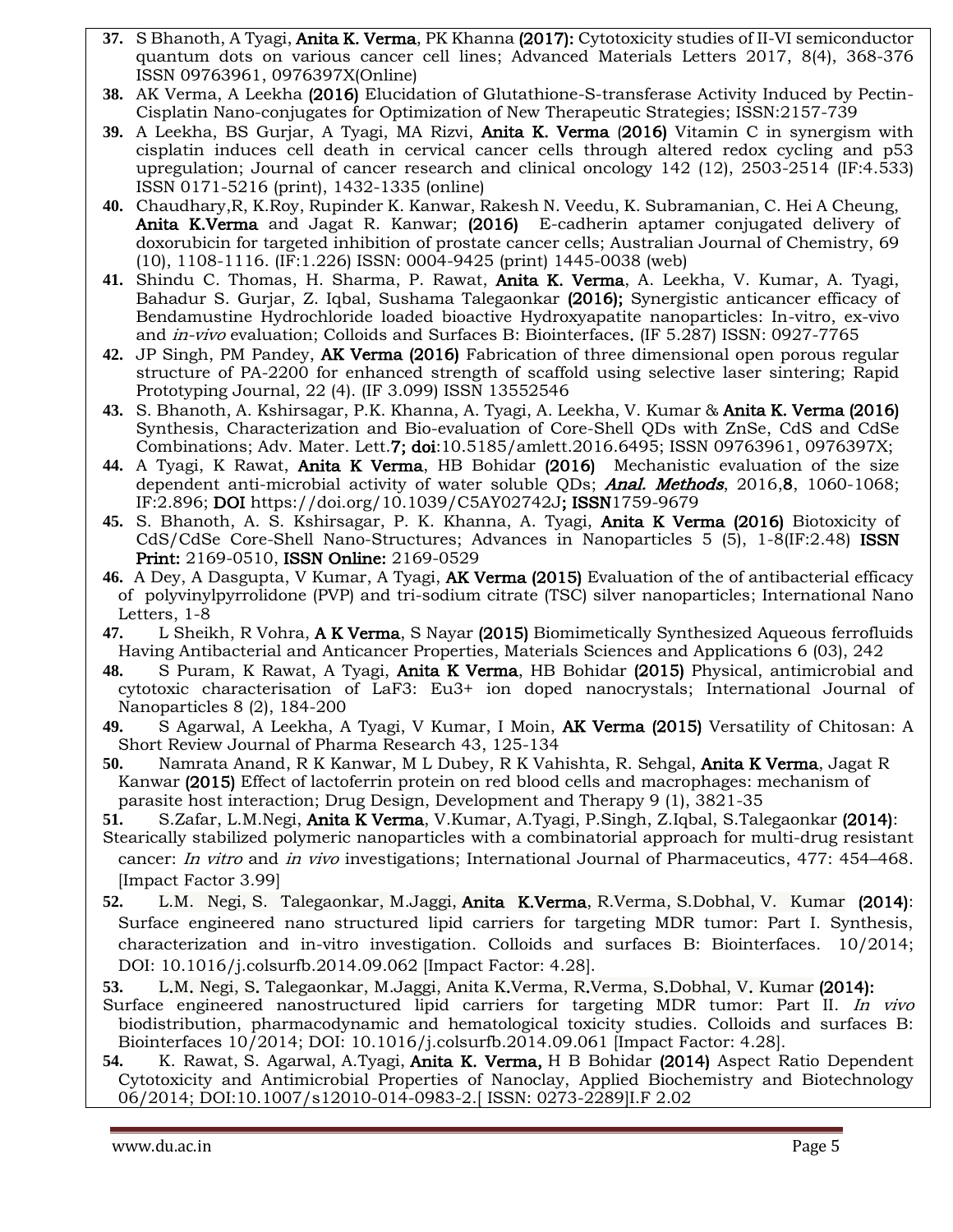- **55.** Aakriti Tyagi, Shweta Agarwal, Ankita Leekha and Anita Kamra Verma (2014) Effect of Mass and Aspect Heterogeneity of Chitosan Nanoparticles on Bactericidal Activity. International Journal of Advanced Research (2014), Volume 2, Issue 8, 357-367.
- **56.** [Shaun C. Offerman,](http://pubs.rsc.org/en/results?searchtext=Author%3AShaun%20C.%20Offerman) [Anita Kamra Verma,](http://pubs.rsc.org/en/results?searchtext=Author%3AAnita%20V.%20Kamra%20Verma) [Brian A. Telfer,](http://pubs.rsc.org/en/results?searchtext=Author%3ABrian%20A.%20Telfer) [David. A. Berk](http://pubs.rsc.org/en/results?searchtext=Author%3ADavid.%20A.%20Berk) [David J. Clarke](http://pubs.rsc.org/en/results?searchtext=Author%3ADavid%20J.%20Clarke) and [Harmesh S. Aojula](http://pubs.rsc.org/en/results?searchtext=Author%3AHarmesh%20S.%20Aojula) (2014): Ability of co-administered peptide liposome nanoparticles to exploit tumour acidity for drug delivery, RSC Adv., Issue 21, 2014, 4, 10779-10790. [I.F 2.562]
- **57.** K. Rawat, A. Saxena, Anita Kamra Verma, R. Vohra and H. B. Bohidar, (2014) Potential of Gallic acid loaded Polysaccharide-Protein (Agar-Gelatin) Co-Hydrogels in Wound Healing, J. Pharm. Res. 2014, 3(3), 14-17. [ISSN: 2319-5622] I.F. 2.667]
- **58.** Agarwal S, Fatima S, & Verma, A.K. (2014): In vitro Antineoplastic potential of chitosan nanoparticles against cervical cancer. IJPRBS, 2014; Volume 3(4): 444-456
- **59.** [S. Jadalannagari,](http://www.researchgate.net/researcher/2024431329_Sushma_Jadalannagari/) [K. Deshmukh,](http://www.researchgate.net/researcher/2034510519_Ketaki_Deshmukh/) [M. Kowshik,](http://www.researchgate.net/researcher/9955082_Meenal_Kowshik/) [S. R. Ramanan,](http://www.researchgate.net/researcher/2024274626_Sutapa_Roy_Ramanan/) Anita K Verma, [R. Vohra](http://www.researchgate.net/researcher/2036005941_Richa_Vohra/) (2014): [Lanthanum-Doped Hydroxyapatite Nanoparticles as Biocompatible Fluorescent Probes for Cellular](http://www.researchgate.net/publication/258422434_Lanthanum-Doped_Hydroxyapatite_Nanoparticles_as_Biocompatible_Fluorescent_Probes_for_Cellular_Internalization_and_Biolabeling)  [Internalization and Biolabelling.](http://www.researchgate.net/publication/258422434_Lanthanum-Doped_Hydroxyapatite_Nanoparticles_as_Biocompatible_Fluorescent_Probes_for_Cellular_Internalization_and_Biolabeling) Science of Advanced Materials 01/2014; 6:312-319. [IF: 2.51]
- **60.** S. Sanwlani, K. Rawat, M. Pal, H. B. Bohidar, Anita K Verma (2014): Cellular uptake induced biotoxicity of surface-modified CdSe quantum dots, J. Nanoparticle Research, DOI: 10.1007/s11051-014-2382-6. [IF : 2.67]

**61.** Verma, Anita K. (2014): Anti-oxidant activities of Biopolymeric Nanoparticles: Boon or Bane! Journal of Pharmacy Research, 8 (7), 871-876

- **62.** Verma, A.K., Kumar, V., Agarwal, S., Leekha, A., Tyagi, A., Moin, I. and Gupta, D. Interplay of Immune Response and Oxidative Induced by Chitosan nanoparticles to possibly combat inflammation (2013). World Research Journal of Bioscience ISSN: 2322-0589 & E-ISSN: 2322-0597, Volume 1, Issue 2, 2013, pp. 028-034.
- **63.** Anita K. Verma & A. Kumar (2013) : Pharmacokinetics & Biodistribution of Negatively charged Pectin nanoparticles encapsulating Paclitaxel", Cancer Nanotechnology: Basic, Translational, and Clinical Research, Cancer Nano (2013) 4:99–102, DOI 10.1007/s12645-013-0041-8.
- **64.** Chanchal, A, Bohidar H.B. and Verma A.K. (2013): Erosion Kinetics of protein coacervate entrapping mosquito larvicide Cyclohexiide (CHX) at various pH. World Research Journal of Pharmaceutical Research ISSN: 2322-0562 & E-ISSN: 2322-0570 Volume 1, Issue 2, 2013, pp.-038- 042
- **65.** R. Kumar, J. Arora, A. K. Prasad, N. Islam, Anita K. Verma (2013): Synthesis and antimicrobial activity of pyrimidine chalcones. Med Chem Res, 22 (11), 5624-5631, DOI 10.1007/s00044-013- 0555-y. [IF : 1.61]
- **66.** Anita K. Verma, A. Chanchal, R. P. Pandey, R. Vohra, N. Islam & A. K. Misra (2012) Pharmacokinetics and Biodistribution of Paclitaxel–Gelatin Nanoparticles, International Journal of Green Nanotechnology, Volume 4, Issue 4, pages 500-510, DOI:10.1080/19430892.2012.738962.
- **67.** S. Kumar, A Prakash, Kanak Sinha, and Anita K Verma (2012) Screening and Evaluation of in vivo and *in vitro* Generated Insulin Plant (*Vernonia divergens*) for Antimicrobial and Anticancer Activities. World Academy of Science, Engineering and Technology, 70, 540-544.
- **68.** Anita K. Verma; A. Chanchal; K. Chutani (2012): Augmentation of anti-tumour activity of cisplatin by pectin nano-conjugates in B-16 mouse model: pharmacokinetics and in-vivo biodistribution of radio-labelled, hydrophilic nano-conjugates, Int. J. of Nanotechnology, 2012 Vol.9, No.10/11/12, pp.872 - 886. [IF:1.09]
- **69.** S. Bansal, A.Srivastava, G. Mukherjee, R. Pandey, Anita K. Verma, P Mishra, B. Kundu (2012) Hyperthermophilic asparaginase mutants with enhanced substrate affinity and antineoplastic activity: Structural insights on their mechanism of action. FASEB J., Mar 2012, 26 (3), 1161-1171. [IF:7.252]
- **70.** A. Chanchal, S. A. Husain, Anita Kamra Verma (2012): In-vitro Physico-chemical evaluation of Biopolymeric Nanoparticles, Journal of Pharmacy Research 2012, 5(8), 4042-4044. [IF: 2.667}
- **71.** Jagat R Kanwar; Jessica Gibbons; Anita K Verma; Rupinder K Kanwar (2012) Cell-penetrating properties of the transactivator of transcription and polyarginine (R9) peptides, their conjugative effect on nanoparticles and the prospect of conjugation with arsenic trioxide. Anti-cancer drugs 2012;23(5):471-82 [IF : 2.23]
- **72.** P. Kumar, R. Meena, R. Paulraj, A. Chanchal, A. K. Verma & H. B. Bohidar (2012) Fluorescence behavior of non-functionalized carbon nanoparticles and their *in vitro* applications in imaging and cytotoxic analysis of cancer cells. Colloids and Surface B: Biointerfaces, 2012 Mar 1; 91, 34-40 [IF:3.55]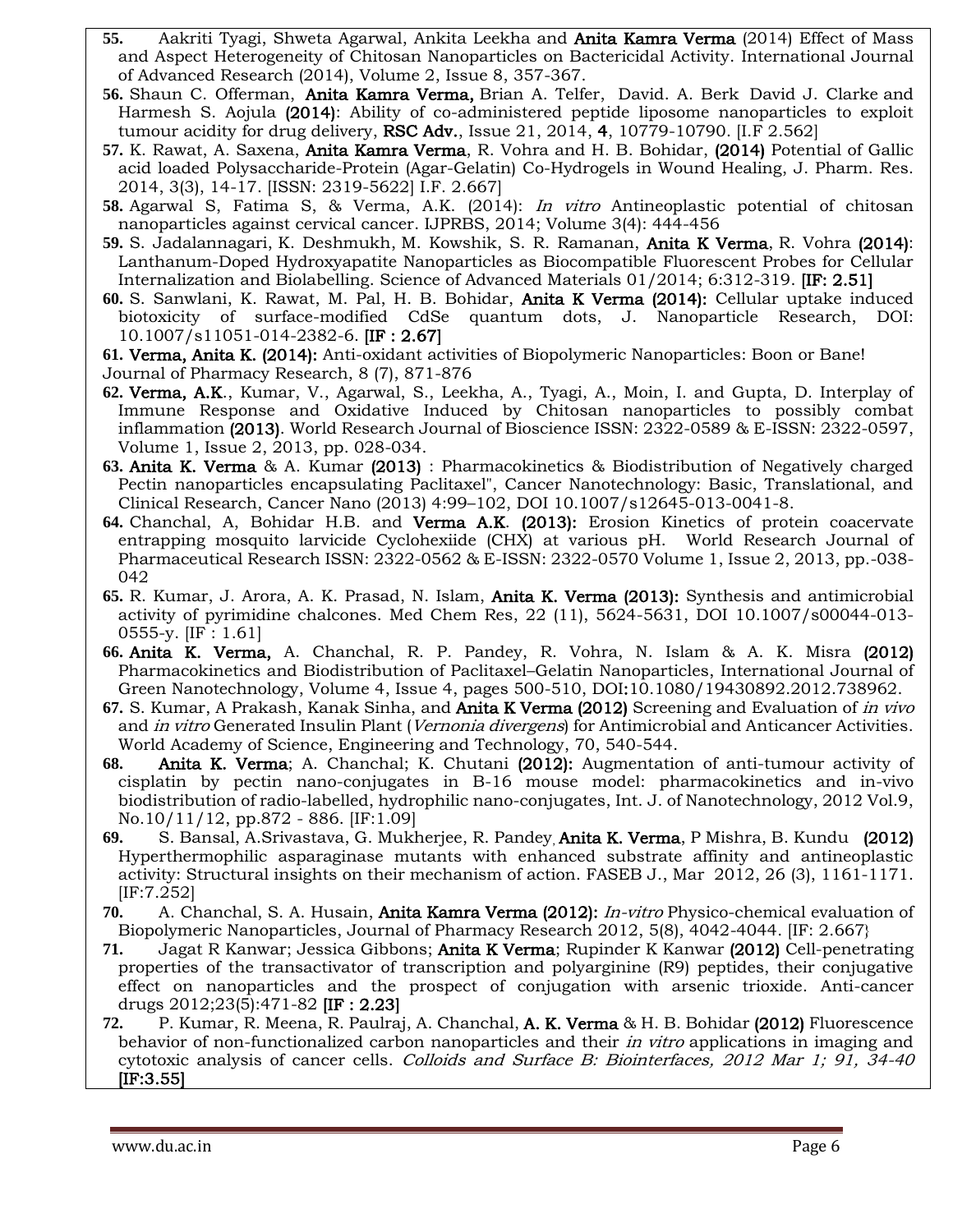- **73.** Sinha K. and Verma, Anita K. (2012): Evaluation of Anti-microbial and anticancer activities of methanol extract of an in-vivo and in-vitro grown Bauhinia variegata. I. Res. J.Biological Sci. 1(16), 26-30.[ISSN: 2278-3202][IF: 3.384]
- **74.** Verma, A. K., R. P. Pandey, A. Chanchal, I. Siddiqui & P. Sharma (2011): Encapsulation of Antigenic Secretory Proteins of Mycobacterium tuberculosis in Biopolymeric Nanoparticles for Possible Aerosol Delivery System, Journal of Bionanoscience, Vol. 5, 1–7, 2011. American Scientific Publishers [IF:1.20].
- **75.** Upadhyaya R., Pandey R.P., Sharma V. and Verma Anita K (2011): Assessment of the Multifaceted Immunomodulatory Potential of the Aqueous Extract of Tinospora cordifolia. Research Journal of Chemical Sciences, Vol. 1(6), 71-79, Sept. ISSN 2231-606X. [IF:1.8]
- **76.** Anita K Verma, Abhishek Chanchal and Ajay Kumar (2011) Potential of Negatively charged Pectin nanoparticles encapsulating Paclitaxel; Preparation & Characterization, Proceedings of the IEEE. [IF:3.096]
- **77.** Shailendran D, N Pawar, A Chanchal, H.B Bohidar & Anita K Verma. (2011): Characterization and Antimicrobial activity of Nanocurcumin and Curcumin, Proceedings of the IEEE. [IF:3.096]
- **78.** Anita K. Verma, Najmul Islam, Abhishek Chanchal and R.P.Pandey. (2011) Biopolymeric vectors for enhancing Gene delivery-A Comparative evaluation, Proceedings of the IEEE[IF:3.096]
- **79.** Anita K. Verma, R. P. Pandey, A. Chanchal, and P. Sharma (2011). Immuno-Potentiating Role of Encapsulated Proteins of Infectious Diseases in Biopolymeric Nanoparticles as a Potential Delivery System . J. Biomed. Nanotechnol. 7, 63-64. [IF: 5.26]
- **80.** Anita Kamra Verma, A Chanchal & A Maitra (2010) Co-polymeric hydrophilic nanospheres for drug delivery: Release kinetics, and cellular uptake. Indian Journal of Experimental Biology, 48, No.10, 1043-1052. [IF:0.55]
- **81.** Virendra Prasad, A.J. Shaikh, A.A. Kathe, D.K. Bisoyi, A.K.Verma, N. Vigneshwaran. (2010) Functional behaviour of paper coated with zinc oxide-soluble starch nanocomposites. Journal of Material Processing Technology, 210, 1962-1967.[IF:1.726]
- **82.** Anita K. Verma and K. Sachin (2008). Novel Hydrophilic Drug Polymer Nano-Conjugates of Cisplatin Showing Long Blood Retention Profile - Its Release Kinetics, Cellular Uptake and Bio-Distribution, Current Drug Delivery, 5, 120-126 (Bentham Science Publishers) [IF:4.9]
- **83.** B Mohanty, Anita K Verma, P Claesson and H B Bohidar. (2007): Physical and anti-microbial characteristics of carbon nanoparticles prepared from lamp soot. Nanotechnology 18 (2007) 445102 (9pp) (Institute of Physics (IoP) Electronic Journals.) [IF:3.652]
- **84.** Svetlana A. Tatarkova, Anita K Verma, David A. Berk, Chris Lloyd (2005) Quantitative Fluorescence Microscopy of macromolecules in gel and biological tissue. Physics in Medicine and Biology, Vol.50 (2005) 1–10 (Institue of Physics (IoP) Electronic Journals.) [IF:2.70)
- **85.** Anita Saxena, Kumar Sachin, and H. B. Bohidar, Anita K. Verma (2005): Effect of molecular weight heterogeneity on drug encapsulation efficiency of gelatin nano-particles. J. Colloids and Surfaces-B: Biointerfaces. 45, Issue 1, 42-48. (Elsevier Publishers). DOI: 10.1016/j.colsurfb. 2005.07.005 [IF:4.28]
- **86.** Anita K. Verma, Kumar Sachin, Anita Saxena, and H. B. Bohidar. (2005) Release Kinetics from bio-polymeric nanoparticles encapsulating protein synthesis inhibitor- Cycloheximide, for possible therapeutic applications. Current Pharmaceutical Biotechnology. Vol 6, 121-130.( Bentham Science Publishers). [IF:2.69]
- **87.** R. Tyagi, S. Lala, Anita K. Verma, A.K.Nandy, S. B. Mahto, A. Maitra & Mukul Kumar Basu (2005) Targeted delivery of arjunglucoside I using surface hydrophilic and hydrophobic nanocarriers to combat experimental leishmaniasis. Journal of Drug Targeting, April 2005; 13(3): 161–171(Taylor & Francis). [IF:2.77]
- **88.** Svetlana A. Tatarkova, C Lloyd, SK Khaira, Anita K. Verma, D Berk (2003) [Measurement of](https://iopscience.iop.org/article/10.1070/QE2003v033n04ABEH002410/pdf)  [diffusion of fluorescent molecules in living cells;](https://iopscience.iop.org/article/10.1070/QE2003v033n04ABEH002410/pdf) Quantum Electronics; 33(4) 357 [IOP]
- **89.** Raeis Ahmad, Anita Kamra and Seyed E. Husnain. (2004) Silk proteins from non-mulberry silk worm Philosamia ricini are biochemically and immunochemically distinct from those of mulberry silk worm Bombyx mori. DNA and Cell Biology, Vol.23, No.3,149-154,2004. (Mary Ann Liebert, Inc.). [IF:2.055]
- **90.** Anita K Verma (2003) Rationale Drug design and delivery for treating human diseases, Third World Impact, Oct-Dec,2000
- **91.** S Soni, Anita K. Verma S Mozumdar, A Maitra (2003[\) 5-fluorouracil derivative in polymeric micelles:](https://scholar.google.com/citations?view_op=view_citation&hl=ru&user=8Z_mLEIAAAAJ&cstart=40&sortby=pubdate&citation_for_view=8Z_mLEIAAAAJ:_kc_bZDykSQC)  [A low toxic drug formulation.](https://scholar.google.com/citations?view_op=view_citation&hl=ru&user=8Z_mLEIAAAAJ&cstart=40&sortby=pubdate&citation_for_view=8Z_mLEIAAAAJ:_kc_bZDykSQC) Journal of Controlled Release 91 (1-2), 253-254. [IF 7.705]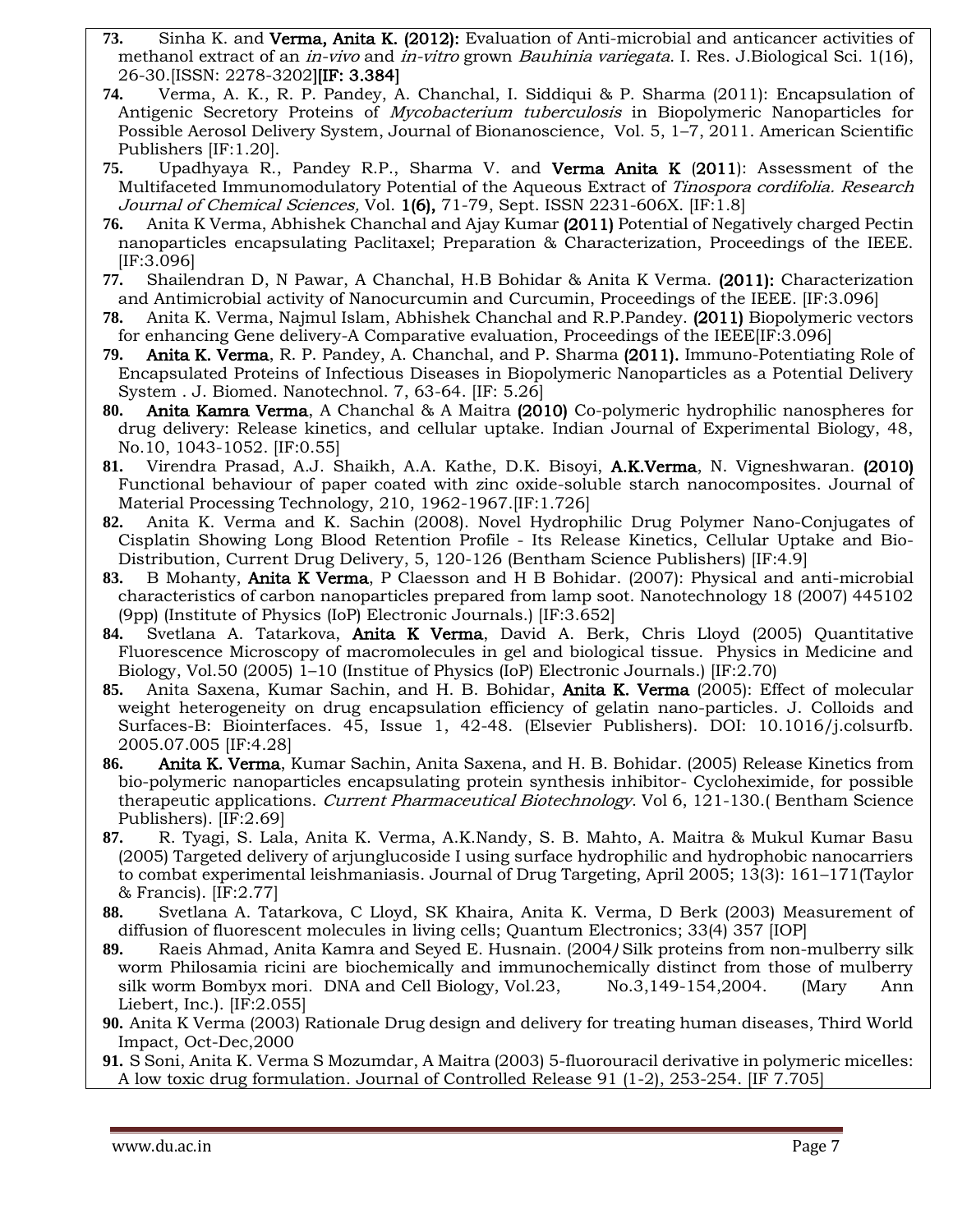**92.** Svetlana A. Tatarkova, Chris Llyod, Anita Kamra Verma, Satvinder Khaira, David A. Berk. (2000) Application of fluorescence correlation spectroscopy for pharmacokinetic measurements in tumour tissue. SPIE, Vol. 4164, 53-61(2000).

| Conference / Workshops/Training Organized |                            |                                                                                                                                       |  |  |
|-------------------------------------------|----------------------------|---------------------------------------------------------------------------------------------------------------------------------------|--|--|
| S. No.                                    | Date                       | Activities Organized as Program Co-ordinator under DBT Star College Scheme                                                            |  |  |
| 1.                                        | 3 Jun 2019                 | Hands-on-Workshop on "Basic Laboratory Techniques" for the Laboratory<br>Staff of Department of Zoology.                              |  |  |
| 2.                                        | 18-19<br>Jun               | Two-day Workshop on "MS Office" for Lab Staff of Department of Botany,                                                                |  |  |
|                                           | 2019                       | Chemistry, Physics and Zoology was organized in Computer Lab                                                                          |  |  |
| 3.                                        | 26 Jun 2019                | Workshop on "Basic Lab Instrumentation for UG Chemistry Lab"<br>for                                                                   |  |  |
|                                           |                            | Lab Staff of Department of Chemistry in Chemistry Lab                                                                                 |  |  |
| 4.                                        | 24 Jun-5 Jul<br>2019       | Two- week Summer Training on "Basic Biochemical and Microbial<br>techniques" for students was organized by Department of Botany       |  |  |
| 5.                                        | 12 Jul 2019                | One day workshop for non-teaching staff on "Basic lab techniques"                                                                     |  |  |
| 6.                                        | 29 Jul 2019                | "DBT-BIRAC Leadership Dialogue Series in partnership with AIIMS                                                                       |  |  |
| 7.                                        | 30 Aug 2019                | Field visit and presentation on Mushroom Cultivation                                                                                  |  |  |
| 8.                                        | 13 Sep 2019                | Outreach Activity by Dr Anita K.Verma at Institute of Home Economics,                                                                 |  |  |
| 9.                                        | $19-20$ Sep<br>2019        | Workshop on "DNA Barcoding and Metagenomics" by Botany Department                                                                     |  |  |
| 10.                                       | 24 Sep 2019                | Visit to EMDL, Department of Physics & Astrophysics, Delhi University                                                                 |  |  |
| 11.                                       | 24 Sep 2019                | Outreach Activity of Botany Coordinator to Shivaji College                                                                            |  |  |
| 12.                                       | 30 Sep 2019                | Inaugural Lecture series was organized by Department of Chemistry                                                                     |  |  |
| 13.                                       | 30 Sep 2019                | Mushroom cultivation Facility established                                                                                             |  |  |
| 14.                                       | 4 Oct 2019                 | Workshop on "Use of Animals in Research & Education-a necessity?<br>organized by Department of Zoology                                |  |  |
| 15.                                       | 19-220ct<br>2019           | Lecture Series on Quantum Mechanics by Department of Physics                                                                          |  |  |
| 16.                                       | 14 Oct 2019                | Talk on Basic Astronomy by Department of Physics                                                                                      |  |  |
| 17.                                       | 14 Oct 2019                | Skywatch Event by Department of Physics                                                                                               |  |  |
| 18.                                       | 11 Nov 2019                | Road Show at NII was attended by 10 students of Department of                                                                         |  |  |
|                                           |                            | Zoology as a pre-event to Global Bio-India Summit                                                                                     |  |  |
| 19.                                       | 21-23 Nov                  | Global Bio-India Summit 2019 at Aero-city, New Delhi. attended by Faculty                                                             |  |  |
|                                           | 2019<br>$\overline{19-21}$ | and 20 students. Registrations were waived off by DBT                                                                                 |  |  |
| 20.                                       | Dec<br>2019                | "National Conference on Nano/Bio-Technology (NCNB-2019)" attended by<br>Faculty and 20 students. Registrations were waived off by DBT |  |  |
| 21.                                       | $6 - 7$<br>Jan             | National Seminar on "Protecting & Assessing the Innovative Ecosystem" at                                                              |  |  |
|                                           | 2020                       | the Academic Auditorium, K.M. College                                                                                                 |  |  |
| 22.                                       | 8 Jan 2020                 | DBT-BIRAC Leadership Dialogue at NII attended by students of Zoology                                                                  |  |  |
| 23.                                       | 10 Jan 2020                | department<br>National Conference on Emerging Trends and Future Challenges in Chemical                                                |  |  |
|                                           |                            | Sciences (ETFC-2020) organized by Department of Chemistry under the aegis                                                             |  |  |
|                                           |                            | of DBT Star college scheme                                                                                                            |  |  |
| 24.                                       | 10 Jan 2020                | Hands on training on Oyster Mushroom cultivation by Botany Department                                                                 |  |  |
| 25.                                       | 24 Jan 2020                | Seminar-Cum-Workshop was organized by Department of Physics on "How                                                                   |  |  |
|                                           |                            | To Use Digital Storage Oscilloscope?"                                                                                                 |  |  |
| 26.                                       | 30 Jan 2020                | "Opportunities in ornamental fish culture; aquarium set-up & feed                                                                     |  |  |
|                                           |                            | preparation" by Department of Zoology where students from five colleges                                                               |  |  |
|                                           |                            | attended the workshop                                                                                                                 |  |  |
| 27.                                       | 24-25Feb<br>2020           | Two-day Annual Festival 'BIOGALA-2020' of B.Sc. (Life Sciences)                                                                       |  |  |
| 28.                                       | 27 Feb 2020                | One-day workshop on "Basic Techniques in Animal Cell Culture" by                                                                      |  |  |
|                                           |                            | Department of Zoology.                                                                                                                |  |  |
| 29.                                       | 27 Feb 2020                | National Science Day Celebrations at Department of Zoology, K.M. College.                                                             |  |  |
| 30.                                       | 28 Feb 2020                | Industrial Visit to Sun Pharma, Research and Development Centre, Gurgaon                                                              |  |  |
|                                           |                            | by students of Department of Chemistry                                                                                                |  |  |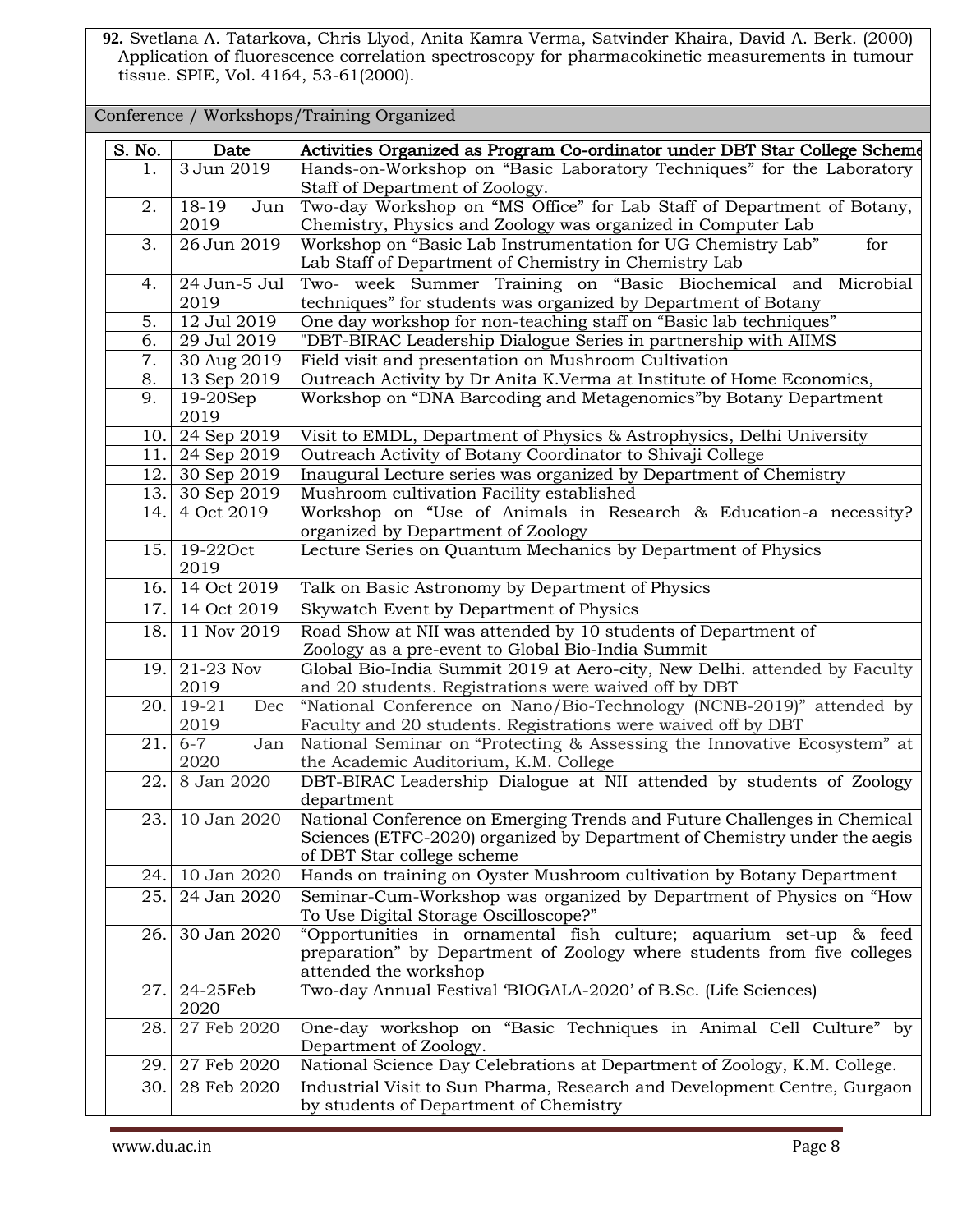| 31. | 28 Feb 2020                                                    | आरोहण Regional Centre for Biotechnology Open Day: Outreach Program on                                                                                                                                                                               |
|-----|----------------------------------------------------------------|-----------------------------------------------------------------------------------------------------------------------------------------------------------------------------------------------------------------------------------------------------|
|     |                                                                | National Science Day                                                                                                                                                                                                                                |
| 32. | 28 Feb 2020                                                    | Visit to National Science Centre by students of Department of Physics                                                                                                                                                                               |
| 33. | 29 Feb 2020                                                    | Workshop On "Computational Chemistry & Molecular Modelling in Drug<br>Design"                                                                                                                                                                       |
| 34. | 5 Mar 2020                                                     | Microbial Culture Room was created by Department of Botany and Zoology                                                                                                                                                                              |
| 35. | $19-20$ May<br>2020                                            | Two-day Online Hands-on Workshop on "Computational Chemistry and<br>Molecular Modelling in Drug Design"                                                                                                                                             |
| 36. | 22 Aug 2020                                                    | Webinar on "Colors of Nature" by Department of Botany                                                                                                                                                                                               |
| 37. | 3 Sep 2020                                                     | "Diagnostic & Therapeutic Approaches to Covid-19" organized by Department<br>o Zoology                                                                                                                                                              |
| 38. | 4th Sep 2020                                                   | "Machine Learning and Data Science for Biologist" organized by Department<br>of Botany                                                                                                                                                              |
| 39. | 16 Sep 2020                                                    | Department of Chemistry organized a "Two-day Online Hands-on Workshop<br>on "Computational Chemistry and Molecular Modelling in Drug Design"                                                                                                        |
| 40. | 14-18 Oct<br>2020                                              | Interdisciplinary Activity: "Innovation in Scientific Research Methods"                                                                                                                                                                             |
| 41. | 5-6 Nov, 2020                                                  | 2-days Workshop for students on "Carbon Sequestration & Solid Waste<br>Management-A Perspective" was conducted by Department of Botany                                                                                                              |
| 42. | 5-7Nov 2020<br>13 Nov 2020<br>19-20 Nov<br>2020<br>23 Nov 2020 | Department of Physics organized a seven-day workshop for students on<br>"Scientific and physical computing of the experiments with Python"                                                                                                          |
| 43. | $9-11$ Nov<br>2020                                             | Interdisciplinary Activity: A 3-Day Science Webinar was jointly organized by<br>Kirori Mal College, The Academy Trust and Indian Academy                                                                                                            |
| 44. | 26 Nov 2020                                                    | Webinar on "Development and Use of Molecular Markers for Crop<br>Improvement" was conducted by Department of Zoology                                                                                                                                |
| 45. | 30 Nov 2020                                                    | Department of Botany organized an "Online Interactive Session" with Mr.<br>Ankit Kumar, Indian Forest Officer                                                                                                                                       |
| 46. | $16-17$<br>Jan2021                                             | Oral presentation by faculty member of the Department of Botany on two<br>days national e-conference on "Plant Science Research: Relevance, funding,<br>challenges and opportunities"                                                               |
| 47. | 15-16 Feb<br>2021                                              | Outreach program by Department of Botany at Shaheed Raj guru college of<br>applied science for women.                                                                                                                                               |
| 48. | 19 Mar 2021                                                    | Outreach program "Interdisciplinary Science Workshop" for Maharaja<br>Agrasen Public School, New Delhi.                                                                                                                                             |
|     | 49. 16 April 2021                                              | A webinar on "Employment and Entrepreneurship in field of mushroom" was<br>organised by Department of Botany.                                                                                                                                       |
|     | 50. 22 April<br>2021                                           | To mark the "Save Earth Day", Department of Botany & Zoology organized a<br>Poster making Competition on "Impact of Covid on Environment", Minute<br>Mania – a showcase of talent! on "My Earth My Responsibility" followed by<br>Quiz competition. |
| 51. | 29 April<br>2021                                               | To celebrate the "International Immunology Day", Department of Zoology<br>organized a webinar on "Understanding Immunology to combat Covid-19:<br>Myths & facts regarding Evolution, Spread and Vaccines"                                           |
| 52. | $28th$ June -<br>$2nd$ July                                    | Organized FDP on "Environment Audit"                                                                                                                                                                                                                |
|     |                                                                |                                                                                                                                                                                                                                                     |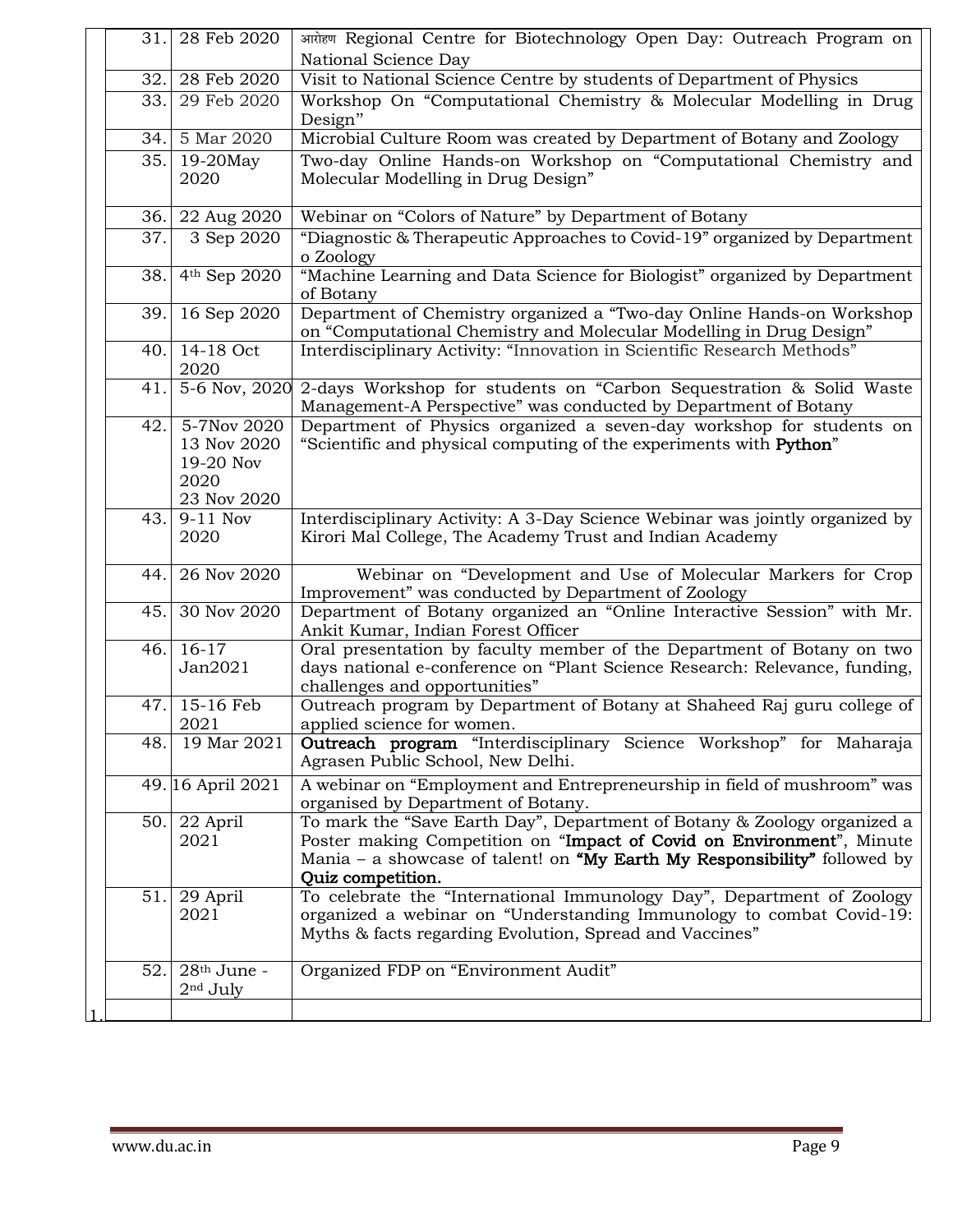#### CREATION OF ICT MEDIATED TEACHING LEARNING PEDAGOGY AND CONTENT

- 1. Immunological method-I & II; [\(https://www.youtube.com/watch?v=byikcK542EE\)](https://www.youtube.com/watch?v=byikcK542EE)
- 2. Immunological tolerance [\(https://www.youtube.com/watch?v=YuGomQlJ-9M\)](https://www.youtube.com/watch?v=YuGomQlJ-9M)
- 3. Tumor Immunology [\(https://www.youtube.com/watch?v=-bXcy5f1hPs\)](https://www.youtube.com/watch?v=-bXcy5f1hPs)
- 4. Major Histocompatibility and Complex [\(https://www.youtube.com/watch?v=yRH-](https://www.youtube.com/watch?v=yRH-RMz54wY&t=19s)[RMz54wY&t=19s\)](https://www.youtube.com/watch?v=yRH-RMz54wY&t=19s)
- 5. Immunodeficiency [https://www.youtube.com/watch?v=NYi1h57Am00&t=3s\)](https://www.youtube.com/watch?v=NYi1h57Am00&t=3s)
- 6. Regulation of Immune responses [\(https://www.youtube.com/watch?v=4KyRAUpJfkQ&t=450s\)](https://www.youtube.com/watch?v=4KyRAUpJfkQ&t=450s)
- 7. Transplantation and Rejection [https://www.youtube.com/watch?v=6avFCsTTEXA\)](https://www.youtube.com/watch?v=6avFCsTTEXA)
- 8. Antigen Processing & Presentation [\(https://www.youtube.com/watch?v=e9qYIjI9Evw&t=2s](https://www.youtube.com/watch?v=e9qYIjI9Evw&t=2s)
- 9. Cytokines [\(https://www.youtube.com/watch?v=x0pLRtHlAU0&t=108s](https://www.youtube.com/watch?v=x0pLRtHlAU0&t=108s)
- 10. Evolution of Immunity [\(https://www.youtube.com/watch?v=x0pLRtHlAU0&t=108s\)](https://www.youtube.com/watch?v=x0pLRtHlAU0&t=108s)

#### CONFERENCE/WORKSHOPS/TRAINING ATTENDED AS FACULTY MEMBER

1.DST-ACS workshop on Oct 30, 2020 organized by American Chemical Society.

- 2. Professional Development in Engineering the future of Medicine; Aug, 6, 2020 organized by The National Academy of Sciences, India (NASI-Delhi Chapter & MHRD-Institution Innovation Council, DDUC, University of Delhi
- 3. Continuing Education Certificate: FDA Grand Rounds: Nanotechnology: Over a Decade of Progress and Innovation at FDA on August 13, 2020;
- 4. "Finding Needles in a Haystack-Liquid biopsy for nucleic acid and protein molecular biomarker for disease diagnosis" speaker Prof. Brian. T. Cunningham, University of Illinois; organized by The National Academy of Sciences, India (NASI-Delhi Chapter & MHRD-Institution Innovation Council, DDUC, University of Delhi on June2, 2020.
- 1."SPARC-Indo-US Immunology Workshop" held on June 12 & 13, 2020 jointly organized by IIT, Ropar and George Washington University, USA.
- 2."Printed and Flexible Electronics and Devices" on June 24, 2020 organized by The National Academy of Sciences, India (NASI-Delhi Chapter & MHRD-Institution Innovation Council, DDUC, University of Delhi.
- 3. Participated in Wiley Author Webinar Series "Learn to Publish" held in June-July 2020
- 4."Meet the Editor Online: RSC Advances" Scientific session by Prof Kaushik Chatterjee Materials for Engineering Diseased Tissue Models, and Publishing by Dr Laura Fisher - Open Access publishing: the RSC Advances story on Sep 15, 2020
- 5.Science Academy online Lecture Workshop on "Frontiers in Science & Engineering: Opportunities for Graduates" Sep 14 -19, 2020 organized by Science Foundation & MHRD-Institution Innovation Council, DDUC, University of Delhi.
- 6.

# INVITED LECTURES/RESOURCE PERSONS

- 2. "Use of Nanoparticles in Biomedical Research" Invited Lecture in the online workshop series on "Molecular Biology Tools" by Miranda house, 17th April 2021
- 3. Invited speaker on "Research Design" in the "Six Day Online workshop on "Fundamentals of Research Methodology for Science and Allied subjects" on Aug 27, 2020 organized by A. N. College, Patna
- 4. "Nanogenetics: Nanodelivery systems for CRISPR/Cas genome" Invited Speaker in "Two-Day virtual National Seminar on Genetics -New Challenges" 20th & 21st July, 2021 Organized by Department of Zoology in association with IQAC
- 5. Therapeutic potential of oral resveratrol chitosan drug delivery system in VCD induced osteoporotic mice model by activation of SIRT1 (2020); Invited talk on 2nd International Symposium on "Functional Nanomaterials in Industrial and Clinical Applications: Academy – Industry- Clinician Meet" 14-16th July 2020
- 6. "Enhanced Drug Adsorption and Anti-microbial Activity of Functionalized Multiwalled carbon nanotubes", A Virtual, 2nd International Symposium on Functional Nanomaterials in Industrial and Clinical Applications: Academy- Industry- Clinician Meet, 14th - 16th July, 2020, University of Central Lancashire, UK, Lecture, Megha Saxena, Disha Mittal, Richa, Kapinder, Anita K Verma and Reena Saxena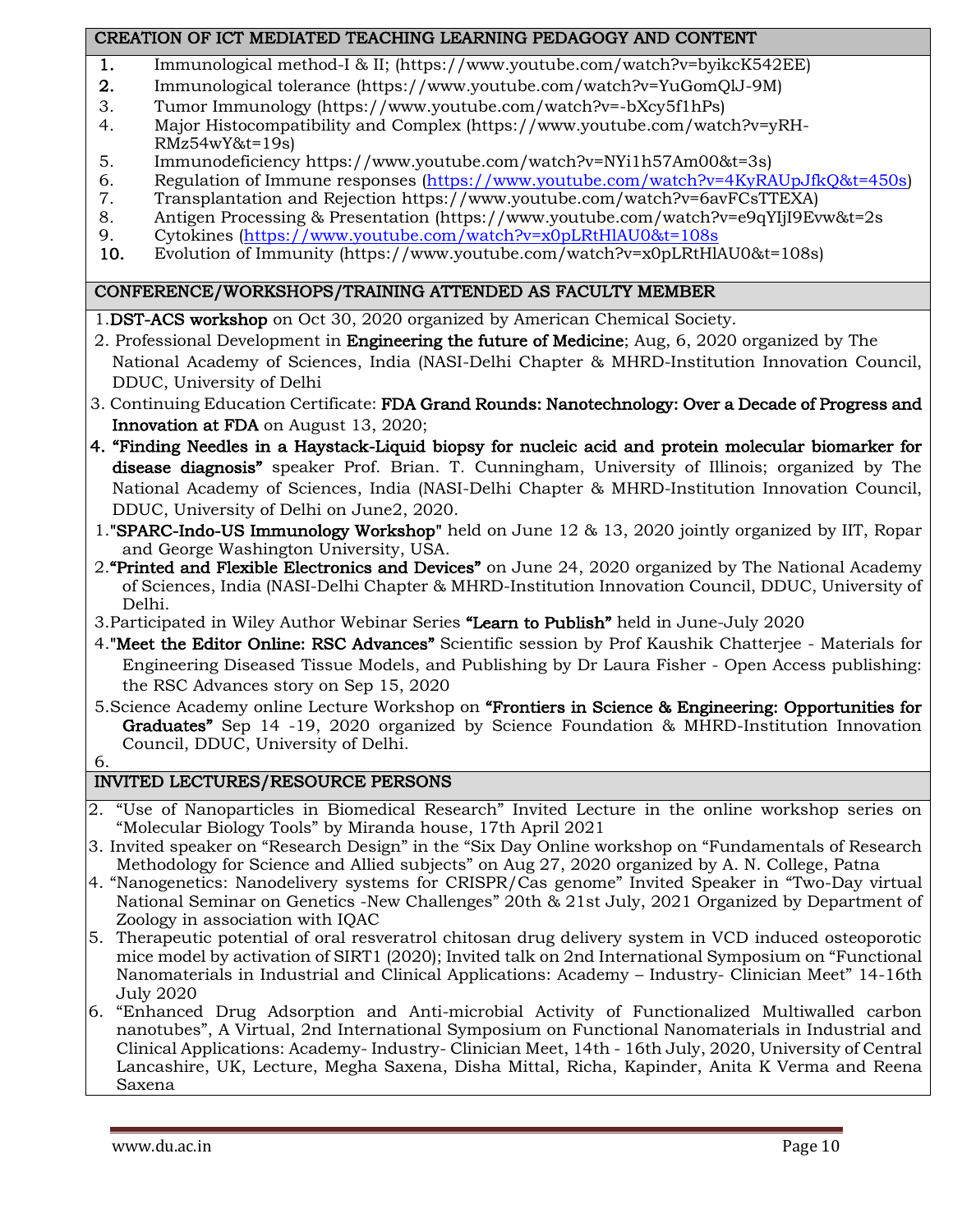- 7. "Antibacterial properties of highly magnetic monodispersed FeCo Nanoparticles, Moditma, Priyanka Singh, Raksha Sharma, A. K. Verma and S. Annapoorni in 2nd International Symposium (via virtual Plateform):Functional Nanomaterials for Industrial applications, Academy-Industry-Clinicians Meet from 14th to 16th July 2020.
- 8. "Lysophosphatidic acid (LPA) as a potential biomarker to envisage cardiovascular disease (CVD) in Rheumatoid arthritis patients" Vikas Shukla & Anita K Verma in 2nd International Symposium (via virtual Platform): Functional Nanomaterials for Industrial applications, Academy-Industry-Clinicians Meet from 14th to 16th July 2020.
- 9. "Stealth lipid polymer hybrid nanoparticles encapsulated with paclitaxel for effective brain delivery"; Monika Yadav & Anita K Verma in 2nd International Symposium (via virtual Platform): Functional Nanomaterials for Industrial applications, Academy-Industry-Clinicians Meet from 14th to 16th July 2020.
- 10. "Redox-activated targeted mesoporous silica nanoparticles (MSN)-based nano-delivery platform for codelivery of doxorubicin (NH2MSN-DOX-CpG/FA) against Lung cancer"; Karishma & Anita K Verma in 2nd International Symposium (via virtual Platform):Functional Nanomaterials for Industrial applications, Academy-Industry-Clinicians Meet from 14th to 16th July 2020.
- 11. "Mangiferin mediated Nano-therapeutic efficacy for chronic wound treatment through magnetic or photodynamic effect"; Priyanka Singh & Anita K Verma in 2nd International Symposium (via virtual Platform):Functional Nanomaterials for Industrial applications, Academy-Industry-Clinicians Meet on 14th July 2020
- 12. "Cisplatin encapsulated Nanostructured-Lipid Carriers (CisNLC) induced sensitization of Cis-resistant ovarian cancer cells & elucidating the interlink between reactive oxygen species, glutathione and ATP7B: an in vitro study" D. Mittal, L Biswas, Anita K. Verma in 2nd International Symposium (via virtual Platform): Functional Nanomaterials for Industrial applications, Academy-Industry-Clinicians Meet on 14th July 2020
- 13. "Nanotechnology solutions to Covid-19" was delivered by Dr. Anita K Verma, Program Coordinator, DBT Star College Scheme, KM College for Department of Biochemistry, Institute of Home Economics on 1st May 2020.
- 14. Harnessing inflammatory arthritis by pH-responsive glycol chitosan nanoparticles: in vitro and in vivo activities [2019] Anita K. Verma\*; Invited speaker at Global Bio India, NANOBIOTECK- 2019, 4th Annual Conference of ISNM 21st-23rd November 2019, Aerocity, New Delhi,
- 15.Crosstalk of ER stress, Mitochondrial Membrane potential and ROS determines cell death mechanisms induced by Etoposide loaded Gelatin nanoparticles in MCF-7 breast cancer cells [2019] Anita K. Verma\*, Invited speaker at the National Conference on Nano/Bio- Technology, 19th -21st December 2019, Convention Center, JNU, New Delhi.
- 16. "Overcoming drug resistance in ovarian cancer via modulating drug-efflux and mitochondrial targeting by Cisplatin loaded Nanostructured Lipid Carriers" [2019] Disha Mittal, L. Biswas. Anita K. Verma\* National Conference on Nano/Bio-Technology (19-21, Dec 2019)
- 17.Reactive oxygen species-mediated mitochondrial pathway is involved in core shell quantum dots induced apoptosis in hepatocellular carcinoma cells [2019] A.Tyagi, Monika & Anita K. Verma at National Conference on Nano/Bio- Technology 2019, 19th -21st December 2019, Convention Center, JNU, New Delhi-110067
- 18.Characterization, Antibacterial and Antioxidant activities of Bio-inspired and chemically synthesized gold nanoparticles [2019] Kapil Dangi, P Singh, V. Shukla & Anita K. Verma at National Conference on Nano/Bio- Technology 2019, 19th -21st December 2019, Convention Center, JNU, New Delhi.
- 19.Novel one-pot but two-step synthesis of modified biofunctionalized gold nanoparticles as siRNA carrier [2019] V. Shukla#, Karishma#, Z. Yab, L. Biswas, Anita K. Verma; Global Bio-India Submit-2019, Nanobioteck-2019 and Nanoforagri-2019 with association of Department of Biotechnology, Govt. of India at Aerocity, New Delhi (21st-23rd November 2019)
- 20.Invited Talk on "Nanobiotechnology: Drug Delivery to cancer tissue" at Department of Biochemistry, Institute of Home Economics on 13th Sep 2019.
- 21. "Formulation and Evaluation of Nanostructured Lipid Carriers (NLC) for Cisplatin delivery against Ovarian Cancer" [2019] Disha Mittal, Anita K. Verma; 1st International Conference on Integrative Chemistry, Biology & Translational Medicine (ICBTM) (25th-26thFeb 2019), conference Hall, Univ of Delhi.
- 22.Antimicrobial and biocompatibility potential of gold-chitosan nanocomposites [2019] V. Shukla, Priyanka Singh, Disha Mittal Anita K. Verma, 1st International Conference on Integrative Chemistry, Biology & Translational Medicine (ICBTM) (25th-26thFeb 2019), Conference Hall, Univ of Delhi.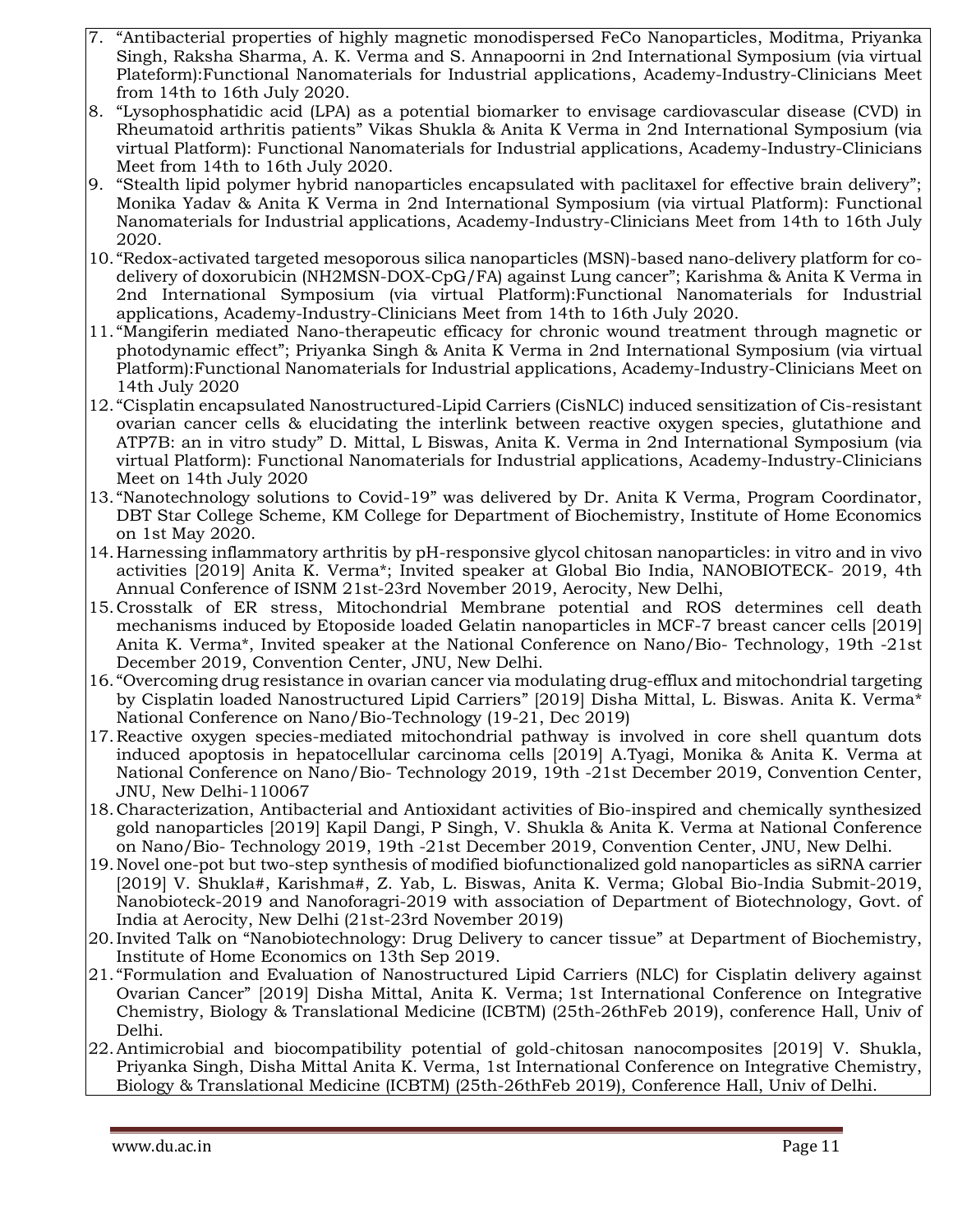- 23.Nanobiotechnology-Drug delivery for Cancer; Invited lecture at Institute of Home Economics, University of Delhi, on 13th Sep 2019.
- 24.Nanobiotechnology: Invited Lecture for the add-on certificate course on 'Medical Biotechnology' at Miranda house, 11th Sep 2019
- 25. "Tumour Microenvironment Nanotherapeutics: Where we are, way to go…"; Award Lecture at Dept of Pharmacy and Medicine, University of Central Lancashire (UClan), Princeton, UK on 4th July 2019.
- 26.Nanotechnology in Entrepreneurship, invited talk in FDP on Entrepreneurship at ABES Engineering College, Ghaziabad, on 12th Jan 2019
- 27.Invited Talk in 6th World Conference on Nanomedical Sciences "Multidisciplinary strategies: special reference to Chemistry – Biology Interface" Annual Conference of the International Society for Nanomedical Science (ISNSCON-2018), 7th -9th Jan 2019, Vigyan Bhawan, New Delhi.
- 28.Nanotechnology Entrepreneurship: A Golden Opportunity, DST sponsored "Faculty Development Programme on Entrepreneurship (in Science, Technology & Management for Society) 21st Dec 2018, jointly organized by Deshbandhu College and ABES Engineering College, Ghaziabad.
- 29.CD44 Targeted Hydroxyapatite based Nano delivery system for effective management of Rheumatoid arthritis [2018] Sweta Pandey, F.J.Ahmed, Anita K.Verma, S. Talegoankar; 18th World Congress on Basic & Clinical Pharmacology,1st-6th July 2018, Kyoto, Japan
- 30. Organizer, BIOMEDCON 2018 National Conference On "Recent Advances In Biomedical Science: Diagnosis & Research" and 4th Annual Scholars' Science meet of SBMLS 28th Dec 2018, Department Of Zoology, Kirori Mal College, University of Delhi, Delhi-110007
- 31.Invited Speaker at the Conference on "Advances in Biological & Environmental Science for Human Welfare" (ICABERHW-2018)16-18 November, Department of Zoology, DDU Gorakhpur University, Gorakhpur UP, 273009
- 32.Evaluating the nanotheranostic potential of pH-responsive folate glycol-chitosan nanoparticles in ameliorating inflammatory arthritis: in vitro and in vivo activities" [2018] V. Kumar, L. Biswas, D. Mittal, A. Leekha, Z. Yab, Anita K Verma, International Conference Nanobioteck-2018, 23-27th Oct 2018, at AIIMS, New Delhi.
- 33.Invited Speaker in the International Seminar on "Recent Biochemical Approaches in Therapeutics: (RBAT-IV)", held in the Department of Biochemistry, University of Kerala, Jan 23-25, 2018
- 34.Invited to participate in the "Panel Discussion as Discussant" in International Conference NANOBIOTECK-2017, 6th – 8 th December 2017, at Trivandrum.
- 35[.Interplay of Immune Responses Induced By Biopolymeric Nanoparticles \[2016\], A](https://www.researchgate.net/publication/305720515_INTERPLAY_OF_IMMUNE_RESPONSE_AND_OXIDATIVE_STRESS_INDUCED_BY_CHITOSAN_NANOPARTICLES_TO_POSSIBLY_COMBAT_INFLAMMATION?ev=prf_pub)nita Kamra Verma; 2nd International Conference on "Recent Advances in Nanoscience & Nanotechnology" ICRANN-2016, 19th-20th Dec 2016, Special Centre for Nanoscience, JNU, New Delhi
- 36.National conference on Recent Advances in Biomedical Science: Diagnosis & Research BIOMEDCON 2016; 16th Dec 2016 at Gandhi Peace Foundation.
- 37.Mechanistic aspects, pharmacokinetics & Pharmacodynamics of quantum dots and nanoparticles [ 2015]. Anita K. Verma, International Seminar on "Recent Biochemical Approaches in Therapeutics: RBAT-II (2015)", 9th-11th Dec 2015.
- 38."Applications of Nanobiotechnology in Clinical Diagnostics"[2015] Anita K. Verma. Invited talk at Nano-Biointerface, held in Dec 2015, School of Nanosciences, JNU.
- 39.Pharmacokinetics & Pharmacodynamics of Qunatum Dots, nanoparticles and nanoconjugates: Mechanistic aspects, Anita K. Verma . Invited to speak at CEP on "Nanotechnology in Health & Medicine" September 9-11, 2015
- 40.Biotoxicity and Mechanistic studies of Surface Modified CdSe Quantum Dots, [2015]Anita K. Verma, National Conference on Chalcogens[NC3], DIAT Pune
- 41.Pharmacokinetics & Pharmacodynamics of Qunatum Dots, nanoparticles and nanoconjugates: Mechanistic aspects. Anita K.Verma, Invited speaker, ICRANN 2014, held on 15-16th Dec 2014 at JNU, New Delhi
- 42.Effect of mass and aspect heterogenity of chitosan nanoparticles on bacteriocidal activity, A. Agarwal, A. Tyagi, A. Leekha, V. Kumar, and Anita K. Verma. 1st International Conference on emerging trends of Nanotechnology in drug discovery, Dept of Biochemistry, South Campus, Univ. of Delhi, 26th-27th May 2014.
- 43.To evaluate the in-vitro neoplastic potential of chitosan nanoparticles and release kinetics of biopolymeric nanoparticles against cervical cancer. S. Agarwal, S. Fatima and Anita K Verma, 20th ISCBC Interntaional Conference on Chemistry and medicinal plants in translational medicine for healthcare, Dept of Chemistry, Univ of Delhi, 1st 4th March 2014
- 44.Biotoxicity of Nanomaterials and Immunomodulation. Anita K.Verma, Nanotechnology Conference: Safety measures and concerns, CFEES, DRDO 20th-23rd Nov 2013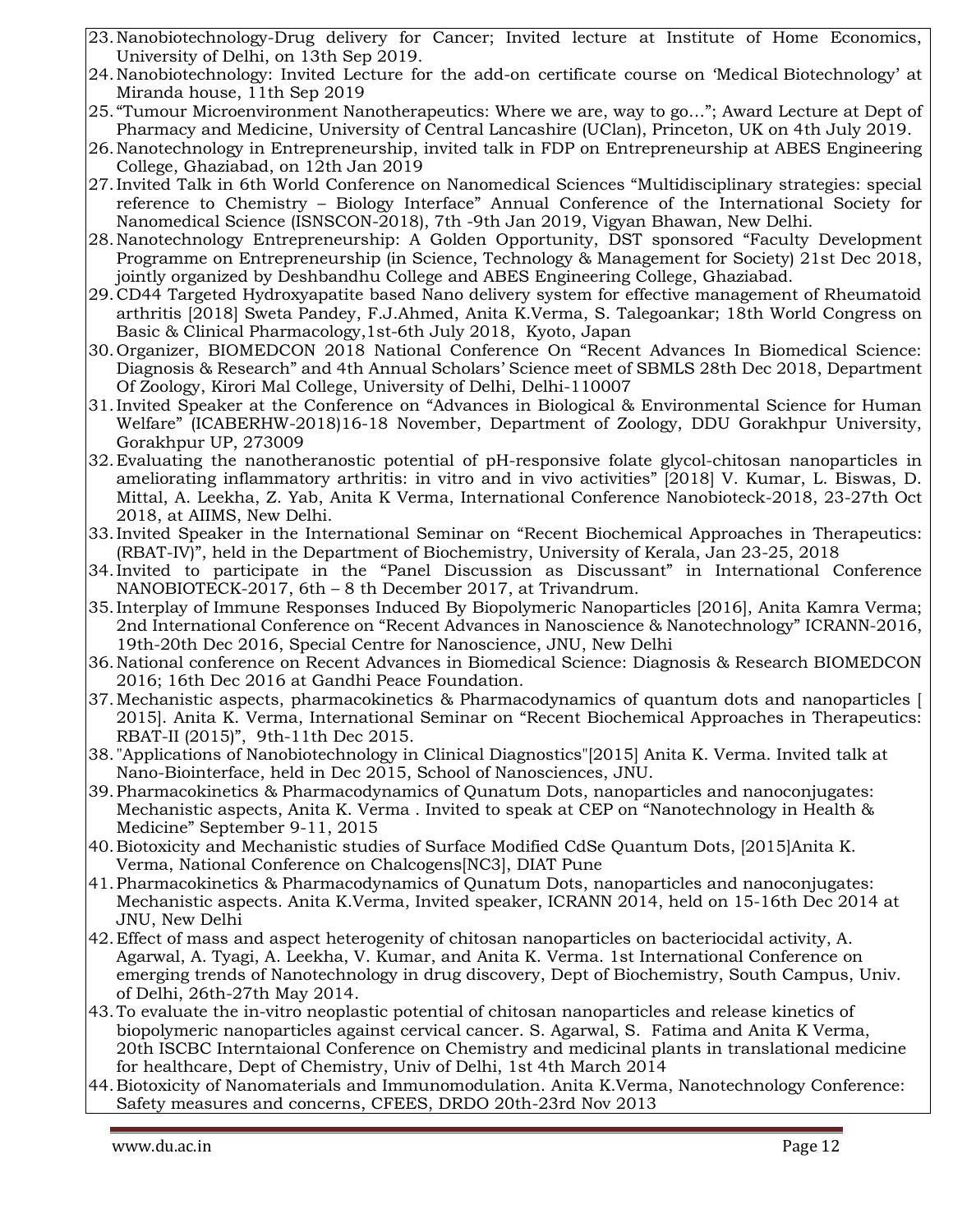- 45.Paradoxical effects of Oxidative stress and immune regulation in tuberculosis. Anita K Verma, International Nanomedicine Conference, Sydney, Australia. 1st-3rd July 2013.
- 46.Protective Efficacy induced by Antigenic Proteins of Mycobacterium tuberculosis encapsulated in biopolymeric nanoparticles in Balb/c mice Infected with M. tb. Ramendra Pati Pandey & Anita Kamra Verma, European Congress of Immunology, Glasgow, Scotland, 6-8th Sep 2012.
- 47.Nanotechnology-An emerging bastion for Women in Science-Anita Kamra Verma Resource Person in the two day national conference on "Women in Science" on March 14-15, 2012
- 48.1st International Conference on Functional Materials for Defense (ICFMD-2012)
- 49.Polymer drug conjugate therapeutics the new Paradigm , Anita Kamra Verma Invited talk at the Multi Mega Event of 24th Annual National Conference of Indian Society of Atherosclerosis Research and International CME on Atherosclerosis, 24th-25thSep 2011, ISARCON 2011, JIPMER, Puducherry (India)
- 50.Anita Kamra Verma Chaired the session on Biomarkers and Drug Development, 2nd World Congress on Biomarkers-2011, 12-14th Sep 2011, Baltimore, USA
- 51.Invited Speaker on "Biopolymer nanotherapeutics: : Enabling oncology drug development by nanoconjugates & nanoparticles," Anita K. Verma, 2nd World Congress on Biomarkers-2011, 12-14th Sep 2011, Baltimore, USA
- 52.Invited speaker in the Center for Regenerative Medicine, University of Tubingen, Germany, Nanomedicines: Smart Liposomal & Biopolymeric Nanoparticles/ Nanoconjugates for Drug Delivery, Anita K. Verma, on 21st June 2011, Germany
- 53.Immuno-potentiating role of encapsulated proteins of infectious diseases in biopolymeric nanoparticles as a potential delivery system, Anita K. Verma, R. P. Pandey, A. Chanchal, P.Sharma, International Symposium on The Safe Use of Nanomaterials & Workshop on Nanomaterial Safety: Status, Procedures, Policy and Ethical Concerns from February 1-3, 2011, IITR, Lucknow.
- 54. Resourse Person in the National Workshop on "Recent Advances in BioelectricalImpedance For E Composition & its Clinical Applications" (RABICA-2011), 26- 27 March 2011, held at D.Y. Patil Univer Kolhapur, India
- 55. Development of chitosan nanocarriers for the intraepithelial delivery of Antigenic Secretory Proteins of Mycobacterium tuberculosis through mucosal surfaces, Anita K Verma, International Symposium on TB Diagnostics: Innovating to Make an Impact.16th-17th Dec, 2010 International Centre for Genetic Engineering & Biotechnology ICGEB Campus, New Delhi, INDIA
- 56.Invited Speaker in the "International Conference on Nanotechnology and Medical Sciences: New Interfaces" Anita K. Verma, 21-23 Oct. 2010, D. Y. Patil University, Kolhapur, India.
- 57.Encapsulation of therapeutic proteins of Mycobacterium tuberculosis in Biopolymeric Nanoparticles for possible aerosol delivery system, Anita K. Verma, R P. Pandey, A Chanchal, I Siddiqui, P Sharma . 14TH International Congress of Immunology, Aug 22-27, 2010, Kansal, Japan,
- 58. "Pharmacokinetics & in-vivo biodistribution of 99mTc hydrophillic Paclitaxel Loaded Biopolymeric Nanoparticles" has been accepted for presentation as Poster 784 in Poster Session III: Nanomedicines at the 37th Annual Meeting & Exposition of the Controlled Release Society (CRS), July 10 – 14, 2010, at the Oregon Convention Center, Portland, OR, USA
- 59.Nanomedicines: Smart Liposomal & Biopolymeric Nanoparticles for Drug Delivery to cancer tissue. Anita K. Verma Invited Speaker in "INDO-US Workshop on Nanotechnology: Applications and Implications" during 10-12 November, 2009 at IICT, Hyderabad, India
- 60.Poster presented in "INDO-US Workshop on Nanotechnology: Applications and Implications" during 10-12 November, 2009 at IICT, Hyderabad.
- 61.Polymer conjugates: Pharmacokinetics & in-vivo biodistribution of hydrophilic Nano-conjugates, Liposomes & biopolymeric nanoparticles; Anita K. Verma Invited talk in the International Symposium on Nanostructured Materials: Structure, Properties and Applications (ISNM-2009), October 28-29, 2009, Kanya Maha Vidyalaya, Jalandhar.
- 62.Release Kinetics, and Cellular uptake of hydrophilic polymeric nanospheres prepared by radical crosslinking copolymerization, Anita K. Verma. Invited talk in the International Symposium on Nanostructured Materials: Structure, Properties and Applications (ISNM-2009), October 28-29, 2009, Kanya Maha Vidyalaya, Jalandhar.
- 63.Pharmacokinetics & in-vivo biodistribution of hydrophillic Nano-conjugates, Anita K. Verma, Invited lecture in the "International Conference on Nanoscience & Nanotechnology" October 15 -16, 2009, AIT, Gurgaon, India
- 64.Nano-therapeutics: in-vivo biodistribution of 99mTc Labelled- Surface coated Paclitaxel Loaded hydrophilic Biopolymeric Nanoparticles for the treatment of Hepatic cancer. Anita K. Verma .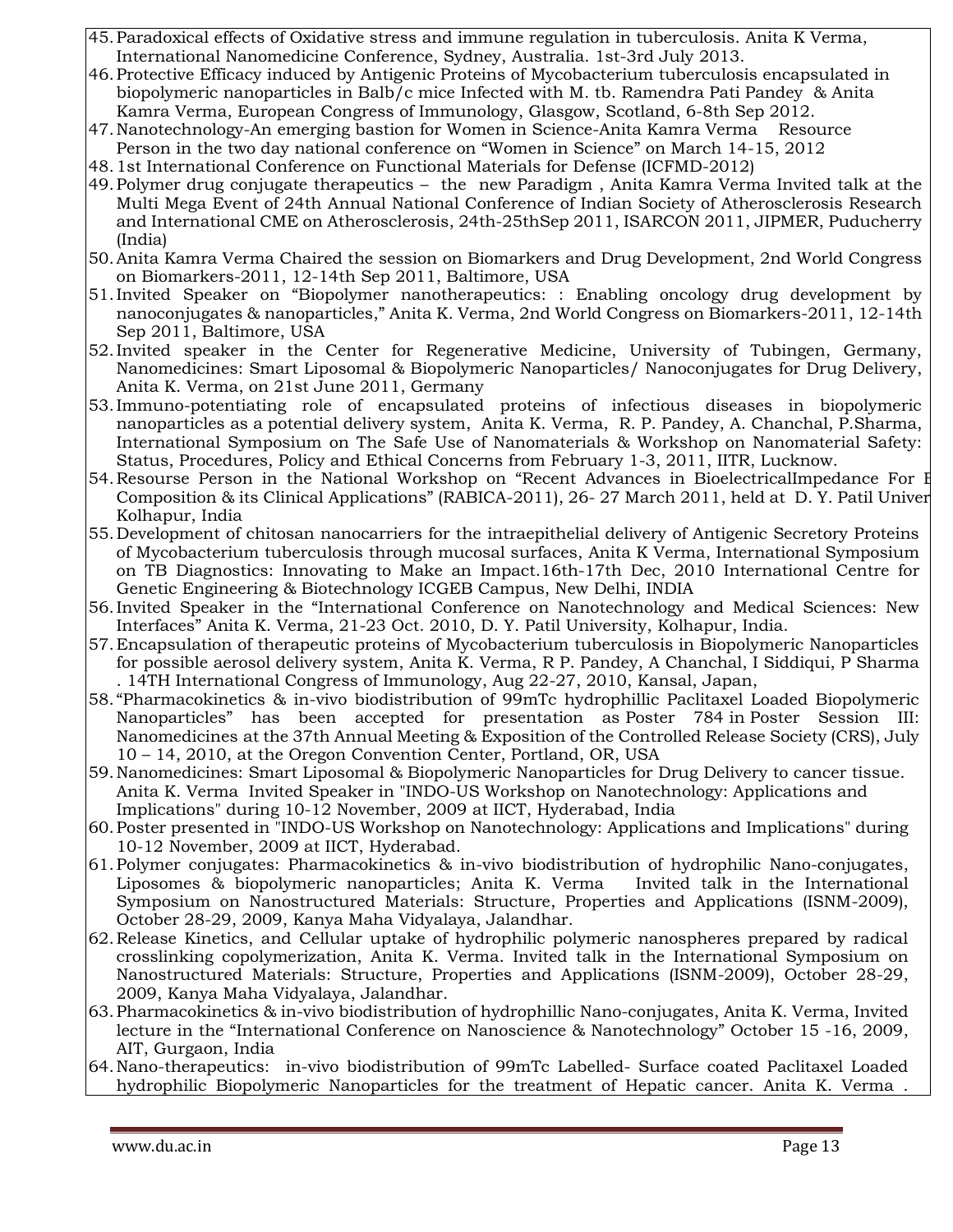International Conference on Radiation Biology & Translational Research in Radiation Biology, 2008, 10-12 Nov, Jaipur, India.

- 65.Nanomedicine in cancer therapeutics : Pharmacokinetics & in-vivo biodistribution of hydrophillic Drug Loaded Biopolymeric Nanoparticles vs Nano-conjugates. Anita K. Verma. International Conference on Biomedical Engineering & Nanotechnology ICBENT-2008), October 21-23, 2008, Kolhapur, India.
- 66.Paclitaxel loaded Stimuli-Responsive biopolymeric Nanogel-particles: Preparation, Drug-Release Behaviors, in-vitro Cellular Interaction and biodistribution in tumor bearing mice model. Anita K. Verma, A. Chanchal, Ajay Kumar & H.B.Bohidar. Indo-Australian Conference on Medical Biotechnology 2008,11-12 Feb, 2008, National Institute of Immunology, New Delhi, India.
- 67.Nano-pharmaceuticals: Pharmacokinetics and in vivo Biodistribution of Hydrophillic Paclitaxel Loaded Biopolymeric Nanoparticles, Anita K. Verma, Invited Lecture, International Conference on Nanomaterial Toxicology [ICONOTOX 2008] 5th –6th Feb ITRC, Lucknow.
- 68.Nanobiotechnology in India, Anita K. Verma. Expert Group Meeting on Nanotechnology, Sustainability and Developing Economics in the 21st Century, UNIDO Headquarters, Vienna International Centre, Austria, 10-12 December 2007
- 69.Polymer Therapeutics: Surface coated gelatin nanospheres for treatment of hepatic Cancer. Anita K. Verma, A. Chanchal, Ajay Vashisht & H.B. Bohidar. Invite Lecture in the 5TH Annual Conference of "BIOTECHNOLOGY SOCIETY OF INDIA""Biotech 2007" Nov 2007, Lucknow
- 70.Long Circulating Drug Polymer nano-conjugates of Cisplatin Pharmacokinetics,Release kinetics and Cellular uptake. Anita K. Verma, A. Chanchal, K. Sachin & H.B. Bohidar. Oral Presentation ESF-EMBO Symposium:Probing Interactions Between Nanoparticles/Biomaterials and Biological Systems: Alternative Approaches to Bio- and Nano-toxicity. Spain Nov. 2007.
- 71.Polymeric Nanosystems for Cancer Therapeutics Liposomes, nanoparticles and nanoconjugates.(2007) Anita K.Verma, Invited Talk in International Conference on Nanomedicine, Bhubaneshwar, India.
- 72. "Novel Nanotherapy: Bioresponsive Polyelectrolyte Complexes Based on Polysaccharide". Anita K. Verma§ & K. Sachin. Oral Presentation at International Conference on Nanomedicine 2007, at Bhubaneshwar.
- 73. Dissolution kinetics of Intramolecular aggregates & Self folded gelatin coacervates entrapping Cycloheximide (CHX), at various pH values. A. Chanchal, H.B.Bohidar , Anita K.Verma, Oral presentation at International Conference of Nanotechnology, ICNT'06, San Francisco, USA- 30th Oct-Nov2, 2006
- 74.Influence of physico-chemical variation on the release profile of self-folding pectin cisplatin nanoconjugates. K. Sachin, H. B. Bohidar, Anita K. Verma. Poster presented at Indo-US Symposium on Nanotechnology & Advanced drug delivery. Oct 5-6, 2006.NIPER, Chandigarh.
- 75.Release kinetics and cellular uptake of hydrophilic drug polymer nano-conjugate to enhance blood circulating levels of Cisplatin. Anita K. Verma, K. Sachin,A. chanchal, H. B. Bohidar. Oral presentation at Internantional Nanobioscience Conference, Aug,6-8, Pune 2006.
- 76. Characterization and Stability Studies on Gelatin Nanoparticles. Poster at Nanoinitiative by DST in March, 2005. K. Sachin, A. Saxena, H .B. Bohidar, A. K. Verma at Pune.
- 77.PVP nanocarriers for a hydrophillic drug Richa Tyagi, Anita Kamra Verma and S. Mozumdar. Poster in Asean Biotechnology 2004
- 78.Physical characterization and encapsulation of a prodrug of a β-Lactum drug for a possible oral delivery system R. Tyagi, Anita K.Verma, S. Mojumdar Presented a poster in ICONOSAT 2003, Dec 2003, at Kolkata.
- 79. Diffusion of macromolecules in gel and living tissue matrix measured by FCS.(2003) S. A. Tatarkova, Anita Kamra Verma, D.A. Berk. International Conference on Advanced Laser Technologies. Oral presentation at Cranfield University, UK in Sep 2003.
- 80.A Low Toxic Drug Formulation of 5-FU Derivative in crosslinked polymeric micelles. Anita K. Verma, S. Soni, S. Mazumdar and A.N.Maitra. Paper Presented at Second International Conference on Tumor targeted Drug Delivery systems, held at NIH, Bethesda, Maryland, USA in September 2002
- 81.Bioimaging & Optical methods for pharmacokinetic studies. David A. Berk, Sveta Tatarkova, Anita Kamra Verma, Chris Lloyd, Harmesh Aojula. Bioimaging Initiative Grantholders' Workshop 11-13 July, 2000, at Keele University, UK.
- 82.Immunotherapeutic Effects of a GlucosyIxanthone compound isolated from Mangifera indica against Mastocytoma Tumour implant in mice. Anita Kamra, D.N.K. Sarma, Suman Dhawan, Shakti N. Upadhyay. Presented at the INDO-FRENCH SYMPOSIUM on Immunomodulation in December, 1995 NI.I., New Delhi.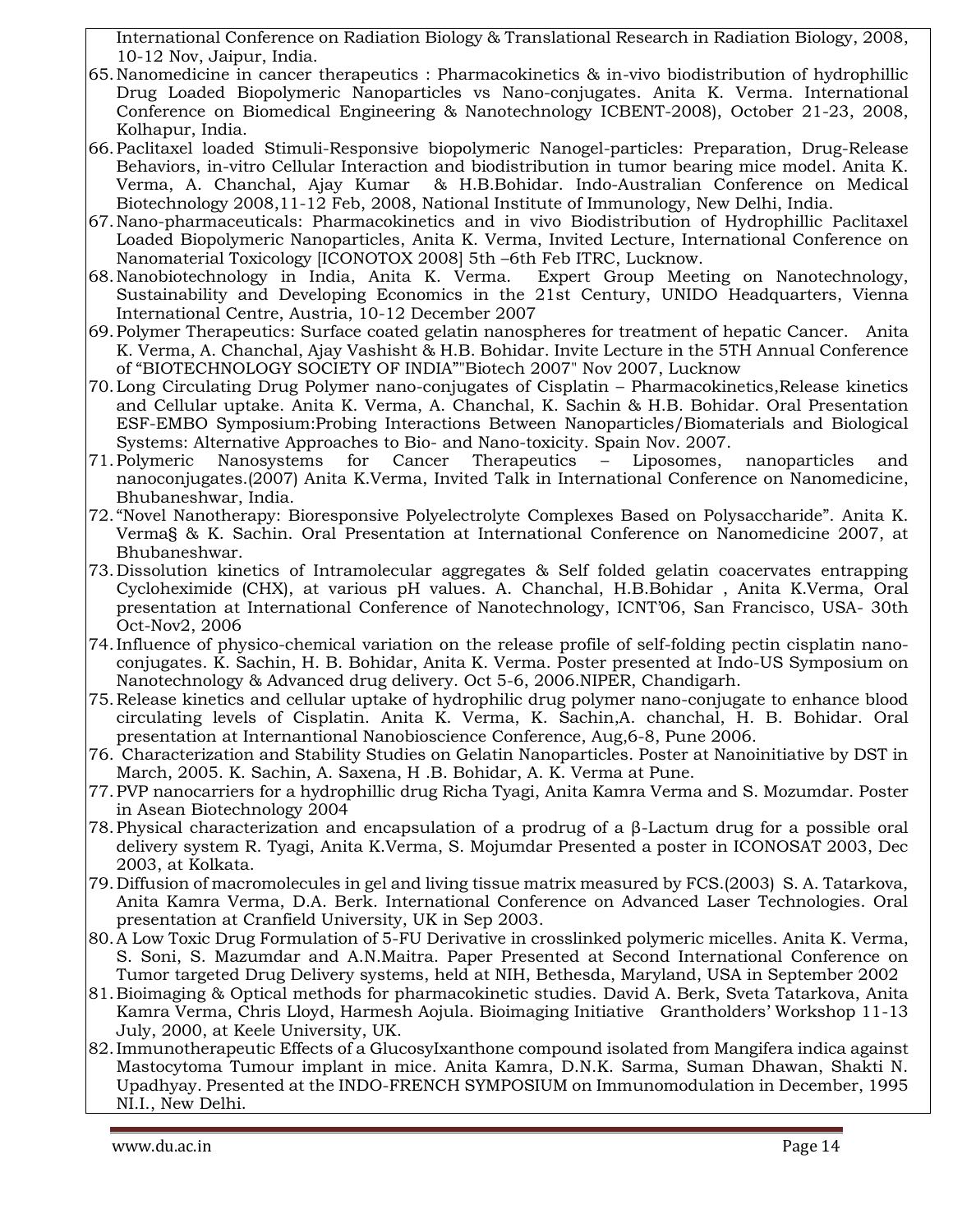#### RESEARCH PROJECTS (MAJOR GRANTS/RESEARCH COLLABORATION)

#### Current Grants:

i) "Folate decorated pH responsive combinatorial nanocarriers mediated co-delivery of dual drugs and siRNAs for reversal of multidrug resistance and synergistic breast cancer therapy: Development and Characterization"; DST-SERB (2021-2024)

#### Completed Projects

- **i)** "Small molecule functionalized biopolymeric nanoparticles encapsulating SiRNA for targeted delivery to osteoblasts for managing bone disorders" funded by DBT, Tenure- 2017-2020, Budget-97.86 lakhs.
- **ii)** "Multifunctional Nanoparticles for Cancer Therapy" funded by UGC-UKIERI (2017-2020).
- **iii)** To assess the Adsorption Efficiency and Anti-microbial potential of activated Multi-walled Carbon nanotubes for removal of Lead from water samples. Collaborators: Anita Kamra Verma, Reena Saxena, DU. Funded by DU. 2015-16 (5.5 lakhs) [COMPLETED]
- **iv)** Assessment of humoral immune response against Ebola virus glycol-protein peptide using Balb/c mice as model. Anita Kamra Verma, Ph.D, 2015-16, Funded by DIPAS, DRDO. (9.9 lakhs) [COMPLETED]
- **v)** Pharmacological evaluations of Sea-buck thorn leaf extract for potential adjuvant activity Anita Kamra Verma, Ph.D, 2014-2015, Funded by DIPAS, DRDO. (9.8 lakhs) [COMPLETED]
- **vi)** Biopolymeric Nanoparticulate delivery for Rheumatoid Arthritis. Anita Kamra Verma, Ph.D, 2012- 15, Funded by UGC. (11.78 lakhs) [COMPLETED]
- **vii)** Developing Immuno-therapeutic approaches for treatment of Type I diabetes along with replenishing insulin producing stem cells in Balb-c and NOD mice. Funded by DBT (2012-15) (42 lakhs) [COMPLETED] Collaborators: Rajni Rani, Ph.D., NII & Anita Kamra Verma, Ph.D., DU.
- **viii)** Novel Strategies involving Nanomaterials/Nanocomposites and Biosorption for Removal of toxic metals from water. Anita K. Verma, S. Mohanty, Raksha Sharma, DU, Funded by DU. 2011-12. (10 lakhs)
- **ix)** To assess the mutagenic potential of some of commonly encountered environmental pollutants and therapeutic agents. Funded by DU. Anita K Verma, M. A Lal, R. Kathpalia DU, (10lakh)
- **x)** Biopolymeric Stimuli sensitive Nanoparticulate Targeted Drug Delivery for Cancer Therapeutics. Anita Kamra Verma, DU. Funded by ICMR (30lakhs) 2010-13. [COMPLETED
- **xi)** Detection of Polymeric nano-particulate drug delivery system for anti-cancer drug by Quantitative Fluorescence Microscopy. Anita Kamra Verma, DU. Funded by DBT. (~80 lakhs) 2008-2013 [COMPLETED]
- **xii)** Design of Novel polymer based non-viral vector for gene delivery, Anita Kamra Verma, DU, Funded by UGC. [COMPLETED] 2007-2010
- **xiii)** Encapsulation of Potentially Immunotherapeutic /Immunoprophylactic peptides in novel biocompatible nanosized Carriers for targeted delivery in IDDM- Funded by DBT. Collaborators: Rajni Rani, Ph.D., NII, H.B. Bohidar, Ph.D., JNU, Anita Kamra Verma, Ph.D., DU(Approx 80 lakhs) 2005-2008 [COMPLETED]

#### AWARDS AND DISTINCTIONS

#### Awards

• "Teacher Excellence Award for Research and Teaching", by University of Delhi, in July 2021.

• "Distinguished Collaborator award", by Department of Pharmaceutics, University of Lancashire, UClan, Princeton, UK in July 2019

• Best paper award in 'Rapid Prototyping Journal' in 2016

• Dr APJ Abdul Kalam Lifetime Achievement Award-BIOMEDCON-2018

• Best Researcher Award-2018 in Dr APJ Abdul Kalam Memorial Grace India

• SBMLS Fellow Award for the outstanding contribution in Nanotechnology in BIOMEDCON 2016 Infrastructure Set-Up

- 1. ANIMAL HOUSE (CPCSEA Registered license no. 1666/GO/Re/S/12/CPCSEA): For in-vivo validation for translational research
- 2. Set-up well Equipped Laboratories: For *in-vitro* validation
	- i) Animal Tissue Culture Lab, iii) Microbial Testing lab,

iii) Nanotechnology Characterization Lab ASSOCIATION WITH PROFESSIONAL BODIES